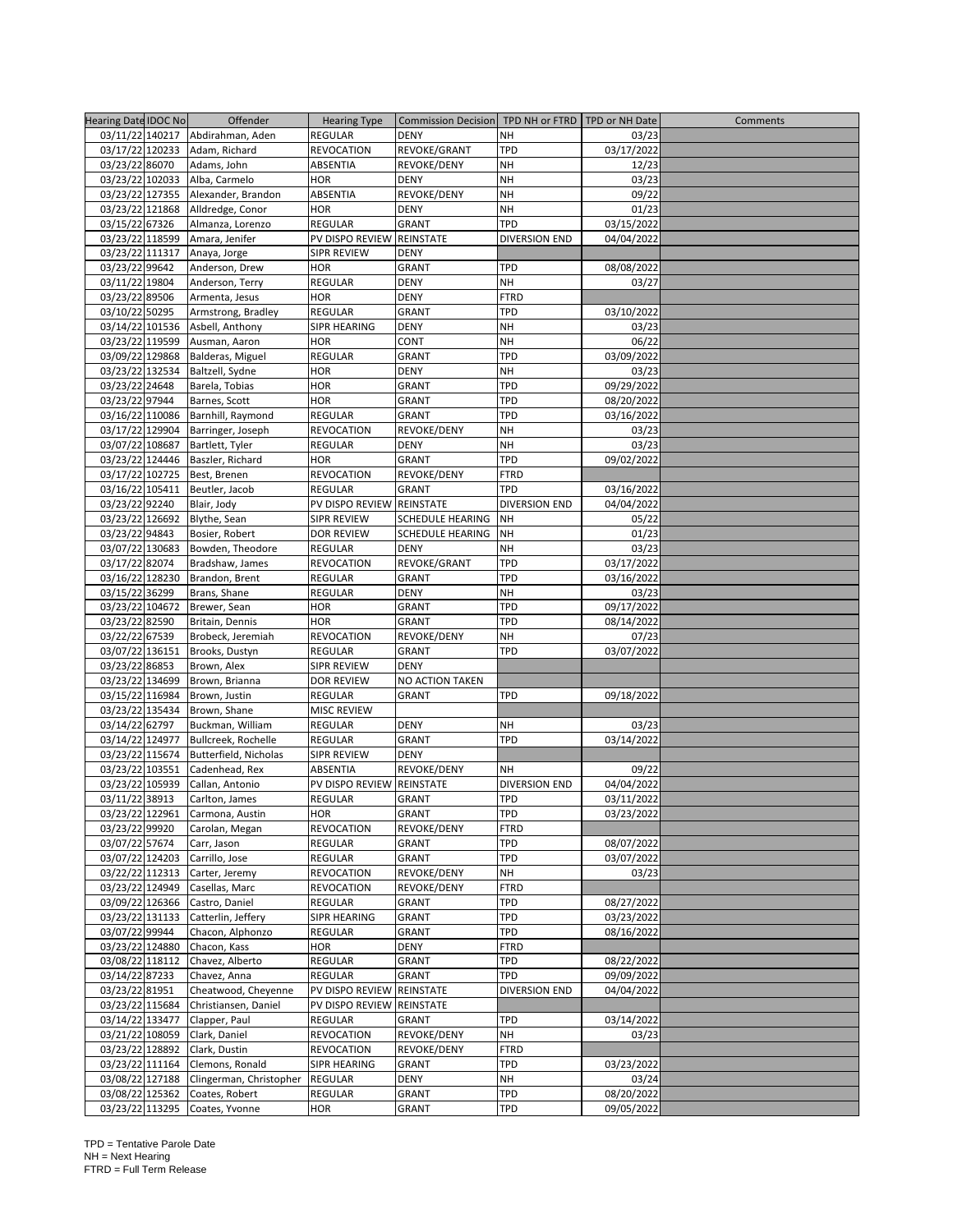| 03/16/22 129494<br>03/23/22 131548<br>SIPR REVIEW<br><b>DENY</b><br>Cole, Corwin<br>03/16/22 40093<br>Combe, Merle<br>REGULAR<br><b>GRANT</b><br><b>TPD</b><br>05/06/2022<br>03/18/22 99574<br><b>NH</b><br>Coniconde, Michael<br><b>REVOCATION</b><br>REVOKE/CONT<br>05/22<br>03/23/22 100761<br><b>ABSENTIA</b><br>REVOKE/DENY<br><b>NH</b><br>08/22<br>Conley, Shannon Louise<br>03/23/22 106014<br>Converse-Laxton,<br>ABSENTIA<br>REVOKE/DENY<br>02/23<br>NΗ<br>03/23/22 60864<br>Cooper, Brandon<br>REVOKE/DENY<br><b>NH</b><br>02/23<br>ABSENTIA<br>03/23/22 108786<br><b>MISC REVIEW</b><br>MODIFICATION<br>Cox, Sean<br>03/23/22 109107<br>Craig, Macin<br>SIPR HEARING<br><b>DENY</b><br>FTRD<br>03/16/22 120375<br>TPD<br>Crispin, Noel<br>REGULAR<br><b>GRANT</b><br>03/16/2022<br>03/08/22 136239<br><b>NH</b><br>Cross, James<br>REGULAR<br><b>DENY</b><br>03/23<br>03/23/22 56331<br>REVOKE/DENY<br>NH<br>10/22<br>Cyr, James<br>ABSENTIA<br>03/15/22 139269<br>05/22<br>REGULAR<br>CONT<br><b>NH</b><br>Daniels, Jerry<br>03/18/22 106459<br><b>TPD</b><br>03/18/2022<br>Davies, Sierra<br><b>REVOCATION</b><br>REVOKE/GRANT<br>03/23/22 122149<br><b>HOR</b><br><b>DENY</b><br><b>FTRD</b><br>Davis, Kody<br>03/23/22 37020<br>Davis, Rodney<br>ABSENTIA<br>REVOKE/DENY<br>NΗ<br>05/23<br>03/23/22 123006<br><b>DENY</b><br>03/23<br>Davison, Christopher<br><b>HOR</b><br><b>NH</b><br>03/23/22 74285<br>REINSTATE<br>04/04/2022<br>Day, Jamus<br>PV DISPO REVIEW<br>DIVERSION END<br>03/07/22 106222<br>Dealba, John<br><b>REGULAR</b><br>03/25<br>DENY<br>NΗ<br>03/23/2022<br>03/23/22 72297<br>Dealy, Melissa<br><b>TPD</b><br><b>HOR</b><br><b>GRANT</b><br>03/23/22 110661<br><b>HOR</b><br>GRANT<br><b>TPD</b><br>Dearcos, Jessica<br>03/23/2022<br>03/07/22 138167<br><b>NH</b><br>REGULAR<br><b>DENY</b><br>03/23<br>Delacruz, Antonio<br>03/23/22 133227<br>Deleon, Magenes<br>MISC REVIEW<br>REINSTATE/DISCHAR<br>03/23/22 121960<br>Delozier, Kirby<br><b>HOR</b><br>GRANT<br>TPD<br>03/23/2022<br>03/22/22 97938<br>Delreal, Sergio<br><b>REVOCATION</b><br>REVOKE/DENY<br>03/23<br>NΗ<br>03/23/22 100655<br>Dill, Cameron<br><b>TPD</b><br>03/23/2022<br><b>HOR</b><br>GRANT<br>03/21/22 101725<br>Dixey, Sarene<br><b>REVOCATION</b><br>REVOKE/DENY<br><b>NH</b><br>03/23<br>03/18/22 79920<br>Doane, Jennifer<br><b>REVOCATION</b><br>REVOKE/DENY<br><b>NH</b><br>12/22<br>03/07/22 139589<br>TPD<br>08/07/2022<br>Dodson, Michael<br>REGULAR<br><b>GRANT</b><br>03/21/22 75933<br>Donovan, Charles<br>REVOCATION<br>REVOKE/DENY<br><b>NH</b><br>03/23<br>03/10/22 119026<br>Dunn, Codey<br><b>TPD</b><br>03/30/2022<br><b>REGULAR</b><br>GRANT<br>03/07/22 128335<br><b>DENY</b><br>Eagle, Eric<br>REGULAR<br><b>NH</b><br>03/24<br>03/18/22 59637<br><b>REVOCATION</b><br>REVOKE/DENY<br>NΗ<br>03/24<br>Edgar, Jodi<br>03/21/2022<br>03/21/22 103801<br><b>TPD</b><br>Edgemon, Brandon<br><b>REVOCATION</b><br>REVOKE/GRANT<br>03/22/22 123123<br>TPD<br>Edmonds, Nickolas<br><b>REVOCATION</b><br>REVOKE/GRANT<br>03/22/2022<br>03/23/22 105814<br>TPD<br>Eisenberg, Anthony<br><b>HOR</b><br>GRANT<br>09/14/2022<br>03/23/22 128401<br>Elizondo, Eric<br>MODIFICATION<br><b>MISC REVIEW</b><br>03/10/22 124581<br>Elizondo, Sergio<br>REGULAR<br>GRANT<br>TPD<br>03/10/2022<br>03/16/22 107729<br><b>TPD</b><br>03/16/2022<br>Eller, Robert<br>SIPR HEARING<br>GRANT<br>03/23/22 111200<br><b>SCHEDULE HEARING</b><br>Ellis, Caleb<br>DOR REVIEW<br>NΗ<br>12/22<br>03/23/22 97091<br>03/23/2022<br><b>HOR</b><br><b>GRANT</b><br><b>TPD</b><br>Enget, Tyler<br>03/22/22 117047<br>REVOCATION<br>REVOKE/GRANT<br><b>TPD</b><br>03/22/2022<br>Epperly, Jason<br>03/23/22 113116 Eppers, Richard<br>TPD<br><b>GRANT</b><br>03/23/2022<br>HOR<br>03/23/22 131623 Evans, Corey<br><b>DOR REVIEW</b><br><b>SCHEDULE HEARING</b><br>NH<br>06/22<br>03/16/22 124876<br>Farnworth, Dustin<br>03/16/2022<br><b>REGULAR</b><br>GRANT<br>TPD<br>03/07/22 133317 Fear, Wade<br><b>GRANT</b><br><b>TPD</b><br>03/07/2022<br><b>REGULAR</b><br>03/23/22 79351<br>Felt, Kimberly<br><b>HOR</b><br><b>GRANT</b><br><b>TPD</b><br>09/01/2022<br>03/11/22 134848 Fisher, Jedidiah<br>REGULAR<br><b>GRANT</b><br><b>TPD</b><br>08/20/2022<br>03/09/22 30372<br>TPD<br>Fletcher, Brian<br>REGULAR<br>GRANT<br>08/30/2022<br>03/22/22 92661<br>Fletcher, Spencer<br><b>REVOCATION</b><br>REVOKE/DENY<br><b>FTRD</b><br>03/10/22 81245<br>Floyd, Raymond<br>SIPR HEARING<br>DENY<br><b>FTRD</b><br>03/07/22 132675<br>Forgey, Cody<br>REGULAR<br>GRANT<br>TPD<br>03/07/2022<br>TPD<br>03/10/22 89366<br>Frances, Anthony<br>REGULAR<br>GRANT<br>03/10/2022<br>03/23/22 112956<br>Furgason, Bo<br><b>DENY</b><br><b>HOR</b><br>FTRD<br>03/21/22 126805<br><b>FTRD</b><br>Gallegos, Elias<br>REVOCATION<br>REVOKE/DENY<br>03/23/22 64532<br>Gallegos, Joseph<br>ABSENTIA<br>REVOKE/DENY<br>NΗ<br>02/25<br>03/23/22 66599<br>Gallegos, Marshall<br><b>REVOCATION</b><br>REVOKE/DENY<br><b>FTRD</b><br>03/23/22 92140<br>GRANT<br>TPD<br>08/17/2022<br>Gamble, Nathan<br><b>HOR</b><br>03/11/22 105380<br>Garcia, Mario<br>REGULAR<br>GRANT<br><b>TPD</b><br>03/11/2022<br>03/10/22 131261<br>REGULAR<br>GRANT<br>TPD<br>08/29/2022<br>Garcia, Miguel<br>03/09/22 126075<br><b>NH</b><br>German, Tristan<br>REGULAR<br>DENY<br>03/23<br>03/18/22 128396<br>Gierke, Kelly<br>REVOCATION<br>REVOKE/GRANT<br><b>TPD</b><br>03/18/2022<br>03/23/22 53518<br>Gifford, Brandon<br>TPD<br>09/01/2022<br>HOR<br>GRANT<br>03/07/22 136761<br>Glandon, Dustin<br>REGULAR<br>DENY<br>NΗ<br>03/23<br>03/15/22 83191<br><b>DENY</b><br>NH<br>REGULAR<br>03/24<br>Glass, Marty<br>03/23/22 112273<br>Gomez-Luna, Gabriel<br>REVOKE/DENY<br>NH<br>ABSENTIA<br>11/22<br>03/21/22 89523<br>REVOCATION<br>REVOKE/DENY<br><b>FTRD</b><br>Gonzalez, Alexis<br>03/07/22 127204<br>03/23<br>Gonzalez, Esteban<br>REGULAR<br><b>DENY</b><br>NΗ |  | Cobb, Langston | <b>REGULAR</b> | <b>GRANT</b> | <b>TPD</b> | 03/16/2022 |  |
|-----------------------------------------------------------------------------------------------------------------------------------------------------------------------------------------------------------------------------------------------------------------------------------------------------------------------------------------------------------------------------------------------------------------------------------------------------------------------------------------------------------------------------------------------------------------------------------------------------------------------------------------------------------------------------------------------------------------------------------------------------------------------------------------------------------------------------------------------------------------------------------------------------------------------------------------------------------------------------------------------------------------------------------------------------------------------------------------------------------------------------------------------------------------------------------------------------------------------------------------------------------------------------------------------------------------------------------------------------------------------------------------------------------------------------------------------------------------------------------------------------------------------------------------------------------------------------------------------------------------------------------------------------------------------------------------------------------------------------------------------------------------------------------------------------------------------------------------------------------------------------------------------------------------------------------------------------------------------------------------------------------------------------------------------------------------------------------------------------------------------------------------------------------------------------------------------------------------------------------------------------------------------------------------------------------------------------------------------------------------------------------------------------------------------------------------------------------------------------------------------------------------------------------------------------------------------------------------------------------------------------------------------------------------------------------------------------------------------------------------------------------------------------------------------------------------------------------------------------------------------------------------------------------------------------------------------------------------------------------------------------------------------------------------------------------------------------------------------------------------------------------------------------------------------------------------------------------------------------------------------------------------------------------------------------------------------------------------------------------------------------------------------------------------------------------------------------------------------------------------------------------------------------------------------------------------------------------------------------------------------------------------------------------------------------------------------------------------------------------------------------------------------------------------------------------------------------------------------------------------------------------------------------------------------------------------------------------------------------------------------------------------------------------------------------------------------------------------------------------------------------------------------------------------------------------------------------------------------------------------------------------------------------------------------------------------------------------------------------------------------------------------------------------------------------------------------------------------------------------------------------------------------------------------------------------------------------------------------------------------------------------------------------------------------------------------------------------------------------------------------------------------------------------------------------------------------------------------------------------------------------------------------------------------------------------------------------------------------------------------------------------------------------------------------------------------------------------------------------------------------------------------------------------------------------------------------------------------------------------------------------------------------------------------------------------------------------------------------------------------------------------------------------------------------------------------------------------------------------------------------------------------------------------------------------------------------------------------------------------------------------------------------------------------------------------------------------------------------------------------------------------------------------------------------------------------------------------------------------------------------------------------------------------------------------------|--|----------------|----------------|--------------|------------|------------|--|
|                                                                                                                                                                                                                                                                                                                                                                                                                                                                                                                                                                                                                                                                                                                                                                                                                                                                                                                                                                                                                                                                                                                                                                                                                                                                                                                                                                                                                                                                                                                                                                                                                                                                                                                                                                                                                                                                                                                                                                                                                                                                                                                                                                                                                                                                                                                                                                                                                                                                                                                                                                                                                                                                                                                                                                                                                                                                                                                                                                                                                                                                                                                                                                                                                                                                                                                                                                                                                                                                                                                                                                                                                                                                                                                                                                                                                                                                                                                                                                                                                                                                                                                                                                                                                                                                                                                                                                                                                                                                                                                                                                                                                                                                                                                                                                                                                                                                                                                                                                                                                                                                                                                                                                                                                                                                                                                                                                                                                                                                                                                                                                                                                                                                                                                                                                                                                                                                                                                                   |  |                |                |              |            |            |  |
|                                                                                                                                                                                                                                                                                                                                                                                                                                                                                                                                                                                                                                                                                                                                                                                                                                                                                                                                                                                                                                                                                                                                                                                                                                                                                                                                                                                                                                                                                                                                                                                                                                                                                                                                                                                                                                                                                                                                                                                                                                                                                                                                                                                                                                                                                                                                                                                                                                                                                                                                                                                                                                                                                                                                                                                                                                                                                                                                                                                                                                                                                                                                                                                                                                                                                                                                                                                                                                                                                                                                                                                                                                                                                                                                                                                                                                                                                                                                                                                                                                                                                                                                                                                                                                                                                                                                                                                                                                                                                                                                                                                                                                                                                                                                                                                                                                                                                                                                                                                                                                                                                                                                                                                                                                                                                                                                                                                                                                                                                                                                                                                                                                                                                                                                                                                                                                                                                                                                   |  |                |                |              |            |            |  |
|                                                                                                                                                                                                                                                                                                                                                                                                                                                                                                                                                                                                                                                                                                                                                                                                                                                                                                                                                                                                                                                                                                                                                                                                                                                                                                                                                                                                                                                                                                                                                                                                                                                                                                                                                                                                                                                                                                                                                                                                                                                                                                                                                                                                                                                                                                                                                                                                                                                                                                                                                                                                                                                                                                                                                                                                                                                                                                                                                                                                                                                                                                                                                                                                                                                                                                                                                                                                                                                                                                                                                                                                                                                                                                                                                                                                                                                                                                                                                                                                                                                                                                                                                                                                                                                                                                                                                                                                                                                                                                                                                                                                                                                                                                                                                                                                                                                                                                                                                                                                                                                                                                                                                                                                                                                                                                                                                                                                                                                                                                                                                                                                                                                                                                                                                                                                                                                                                                                                   |  |                |                |              |            |            |  |
|                                                                                                                                                                                                                                                                                                                                                                                                                                                                                                                                                                                                                                                                                                                                                                                                                                                                                                                                                                                                                                                                                                                                                                                                                                                                                                                                                                                                                                                                                                                                                                                                                                                                                                                                                                                                                                                                                                                                                                                                                                                                                                                                                                                                                                                                                                                                                                                                                                                                                                                                                                                                                                                                                                                                                                                                                                                                                                                                                                                                                                                                                                                                                                                                                                                                                                                                                                                                                                                                                                                                                                                                                                                                                                                                                                                                                                                                                                                                                                                                                                                                                                                                                                                                                                                                                                                                                                                                                                                                                                                                                                                                                                                                                                                                                                                                                                                                                                                                                                                                                                                                                                                                                                                                                                                                                                                                                                                                                                                                                                                                                                                                                                                                                                                                                                                                                                                                                                                                   |  |                |                |              |            |            |  |
|                                                                                                                                                                                                                                                                                                                                                                                                                                                                                                                                                                                                                                                                                                                                                                                                                                                                                                                                                                                                                                                                                                                                                                                                                                                                                                                                                                                                                                                                                                                                                                                                                                                                                                                                                                                                                                                                                                                                                                                                                                                                                                                                                                                                                                                                                                                                                                                                                                                                                                                                                                                                                                                                                                                                                                                                                                                                                                                                                                                                                                                                                                                                                                                                                                                                                                                                                                                                                                                                                                                                                                                                                                                                                                                                                                                                                                                                                                                                                                                                                                                                                                                                                                                                                                                                                                                                                                                                                                                                                                                                                                                                                                                                                                                                                                                                                                                                                                                                                                                                                                                                                                                                                                                                                                                                                                                                                                                                                                                                                                                                                                                                                                                                                                                                                                                                                                                                                                                                   |  |                |                |              |            |            |  |
|                                                                                                                                                                                                                                                                                                                                                                                                                                                                                                                                                                                                                                                                                                                                                                                                                                                                                                                                                                                                                                                                                                                                                                                                                                                                                                                                                                                                                                                                                                                                                                                                                                                                                                                                                                                                                                                                                                                                                                                                                                                                                                                                                                                                                                                                                                                                                                                                                                                                                                                                                                                                                                                                                                                                                                                                                                                                                                                                                                                                                                                                                                                                                                                                                                                                                                                                                                                                                                                                                                                                                                                                                                                                                                                                                                                                                                                                                                                                                                                                                                                                                                                                                                                                                                                                                                                                                                                                                                                                                                                                                                                                                                                                                                                                                                                                                                                                                                                                                                                                                                                                                                                                                                                                                                                                                                                                                                                                                                                                                                                                                                                                                                                                                                                                                                                                                                                                                                                                   |  |                |                |              |            |            |  |
|                                                                                                                                                                                                                                                                                                                                                                                                                                                                                                                                                                                                                                                                                                                                                                                                                                                                                                                                                                                                                                                                                                                                                                                                                                                                                                                                                                                                                                                                                                                                                                                                                                                                                                                                                                                                                                                                                                                                                                                                                                                                                                                                                                                                                                                                                                                                                                                                                                                                                                                                                                                                                                                                                                                                                                                                                                                                                                                                                                                                                                                                                                                                                                                                                                                                                                                                                                                                                                                                                                                                                                                                                                                                                                                                                                                                                                                                                                                                                                                                                                                                                                                                                                                                                                                                                                                                                                                                                                                                                                                                                                                                                                                                                                                                                                                                                                                                                                                                                                                                                                                                                                                                                                                                                                                                                                                                                                                                                                                                                                                                                                                                                                                                                                                                                                                                                                                                                                                                   |  |                |                |              |            |            |  |
|                                                                                                                                                                                                                                                                                                                                                                                                                                                                                                                                                                                                                                                                                                                                                                                                                                                                                                                                                                                                                                                                                                                                                                                                                                                                                                                                                                                                                                                                                                                                                                                                                                                                                                                                                                                                                                                                                                                                                                                                                                                                                                                                                                                                                                                                                                                                                                                                                                                                                                                                                                                                                                                                                                                                                                                                                                                                                                                                                                                                                                                                                                                                                                                                                                                                                                                                                                                                                                                                                                                                                                                                                                                                                                                                                                                                                                                                                                                                                                                                                                                                                                                                                                                                                                                                                                                                                                                                                                                                                                                                                                                                                                                                                                                                                                                                                                                                                                                                                                                                                                                                                                                                                                                                                                                                                                                                                                                                                                                                                                                                                                                                                                                                                                                                                                                                                                                                                                                                   |  |                |                |              |            |            |  |
|                                                                                                                                                                                                                                                                                                                                                                                                                                                                                                                                                                                                                                                                                                                                                                                                                                                                                                                                                                                                                                                                                                                                                                                                                                                                                                                                                                                                                                                                                                                                                                                                                                                                                                                                                                                                                                                                                                                                                                                                                                                                                                                                                                                                                                                                                                                                                                                                                                                                                                                                                                                                                                                                                                                                                                                                                                                                                                                                                                                                                                                                                                                                                                                                                                                                                                                                                                                                                                                                                                                                                                                                                                                                                                                                                                                                                                                                                                                                                                                                                                                                                                                                                                                                                                                                                                                                                                                                                                                                                                                                                                                                                                                                                                                                                                                                                                                                                                                                                                                                                                                                                                                                                                                                                                                                                                                                                                                                                                                                                                                                                                                                                                                                                                                                                                                                                                                                                                                                   |  |                |                |              |            |            |  |
|                                                                                                                                                                                                                                                                                                                                                                                                                                                                                                                                                                                                                                                                                                                                                                                                                                                                                                                                                                                                                                                                                                                                                                                                                                                                                                                                                                                                                                                                                                                                                                                                                                                                                                                                                                                                                                                                                                                                                                                                                                                                                                                                                                                                                                                                                                                                                                                                                                                                                                                                                                                                                                                                                                                                                                                                                                                                                                                                                                                                                                                                                                                                                                                                                                                                                                                                                                                                                                                                                                                                                                                                                                                                                                                                                                                                                                                                                                                                                                                                                                                                                                                                                                                                                                                                                                                                                                                                                                                                                                                                                                                                                                                                                                                                                                                                                                                                                                                                                                                                                                                                                                                                                                                                                                                                                                                                                                                                                                                                                                                                                                                                                                                                                                                                                                                                                                                                                                                                   |  |                |                |              |            |            |  |
|                                                                                                                                                                                                                                                                                                                                                                                                                                                                                                                                                                                                                                                                                                                                                                                                                                                                                                                                                                                                                                                                                                                                                                                                                                                                                                                                                                                                                                                                                                                                                                                                                                                                                                                                                                                                                                                                                                                                                                                                                                                                                                                                                                                                                                                                                                                                                                                                                                                                                                                                                                                                                                                                                                                                                                                                                                                                                                                                                                                                                                                                                                                                                                                                                                                                                                                                                                                                                                                                                                                                                                                                                                                                                                                                                                                                                                                                                                                                                                                                                                                                                                                                                                                                                                                                                                                                                                                                                                                                                                                                                                                                                                                                                                                                                                                                                                                                                                                                                                                                                                                                                                                                                                                                                                                                                                                                                                                                                                                                                                                                                                                                                                                                                                                                                                                                                                                                                                                                   |  |                |                |              |            |            |  |
|                                                                                                                                                                                                                                                                                                                                                                                                                                                                                                                                                                                                                                                                                                                                                                                                                                                                                                                                                                                                                                                                                                                                                                                                                                                                                                                                                                                                                                                                                                                                                                                                                                                                                                                                                                                                                                                                                                                                                                                                                                                                                                                                                                                                                                                                                                                                                                                                                                                                                                                                                                                                                                                                                                                                                                                                                                                                                                                                                                                                                                                                                                                                                                                                                                                                                                                                                                                                                                                                                                                                                                                                                                                                                                                                                                                                                                                                                                                                                                                                                                                                                                                                                                                                                                                                                                                                                                                                                                                                                                                                                                                                                                                                                                                                                                                                                                                                                                                                                                                                                                                                                                                                                                                                                                                                                                                                                                                                                                                                                                                                                                                                                                                                                                                                                                                                                                                                                                                                   |  |                |                |              |            |            |  |
|                                                                                                                                                                                                                                                                                                                                                                                                                                                                                                                                                                                                                                                                                                                                                                                                                                                                                                                                                                                                                                                                                                                                                                                                                                                                                                                                                                                                                                                                                                                                                                                                                                                                                                                                                                                                                                                                                                                                                                                                                                                                                                                                                                                                                                                                                                                                                                                                                                                                                                                                                                                                                                                                                                                                                                                                                                                                                                                                                                                                                                                                                                                                                                                                                                                                                                                                                                                                                                                                                                                                                                                                                                                                                                                                                                                                                                                                                                                                                                                                                                                                                                                                                                                                                                                                                                                                                                                                                                                                                                                                                                                                                                                                                                                                                                                                                                                                                                                                                                                                                                                                                                                                                                                                                                                                                                                                                                                                                                                                                                                                                                                                                                                                                                                                                                                                                                                                                                                                   |  |                |                |              |            |            |  |
|                                                                                                                                                                                                                                                                                                                                                                                                                                                                                                                                                                                                                                                                                                                                                                                                                                                                                                                                                                                                                                                                                                                                                                                                                                                                                                                                                                                                                                                                                                                                                                                                                                                                                                                                                                                                                                                                                                                                                                                                                                                                                                                                                                                                                                                                                                                                                                                                                                                                                                                                                                                                                                                                                                                                                                                                                                                                                                                                                                                                                                                                                                                                                                                                                                                                                                                                                                                                                                                                                                                                                                                                                                                                                                                                                                                                                                                                                                                                                                                                                                                                                                                                                                                                                                                                                                                                                                                                                                                                                                                                                                                                                                                                                                                                                                                                                                                                                                                                                                                                                                                                                                                                                                                                                                                                                                                                                                                                                                                                                                                                                                                                                                                                                                                                                                                                                                                                                                                                   |  |                |                |              |            |            |  |
|                                                                                                                                                                                                                                                                                                                                                                                                                                                                                                                                                                                                                                                                                                                                                                                                                                                                                                                                                                                                                                                                                                                                                                                                                                                                                                                                                                                                                                                                                                                                                                                                                                                                                                                                                                                                                                                                                                                                                                                                                                                                                                                                                                                                                                                                                                                                                                                                                                                                                                                                                                                                                                                                                                                                                                                                                                                                                                                                                                                                                                                                                                                                                                                                                                                                                                                                                                                                                                                                                                                                                                                                                                                                                                                                                                                                                                                                                                                                                                                                                                                                                                                                                                                                                                                                                                                                                                                                                                                                                                                                                                                                                                                                                                                                                                                                                                                                                                                                                                                                                                                                                                                                                                                                                                                                                                                                                                                                                                                                                                                                                                                                                                                                                                                                                                                                                                                                                                                                   |  |                |                |              |            |            |  |
|                                                                                                                                                                                                                                                                                                                                                                                                                                                                                                                                                                                                                                                                                                                                                                                                                                                                                                                                                                                                                                                                                                                                                                                                                                                                                                                                                                                                                                                                                                                                                                                                                                                                                                                                                                                                                                                                                                                                                                                                                                                                                                                                                                                                                                                                                                                                                                                                                                                                                                                                                                                                                                                                                                                                                                                                                                                                                                                                                                                                                                                                                                                                                                                                                                                                                                                                                                                                                                                                                                                                                                                                                                                                                                                                                                                                                                                                                                                                                                                                                                                                                                                                                                                                                                                                                                                                                                                                                                                                                                                                                                                                                                                                                                                                                                                                                                                                                                                                                                                                                                                                                                                                                                                                                                                                                                                                                                                                                                                                                                                                                                                                                                                                                                                                                                                                                                                                                                                                   |  |                |                |              |            |            |  |
|                                                                                                                                                                                                                                                                                                                                                                                                                                                                                                                                                                                                                                                                                                                                                                                                                                                                                                                                                                                                                                                                                                                                                                                                                                                                                                                                                                                                                                                                                                                                                                                                                                                                                                                                                                                                                                                                                                                                                                                                                                                                                                                                                                                                                                                                                                                                                                                                                                                                                                                                                                                                                                                                                                                                                                                                                                                                                                                                                                                                                                                                                                                                                                                                                                                                                                                                                                                                                                                                                                                                                                                                                                                                                                                                                                                                                                                                                                                                                                                                                                                                                                                                                                                                                                                                                                                                                                                                                                                                                                                                                                                                                                                                                                                                                                                                                                                                                                                                                                                                                                                                                                                                                                                                                                                                                                                                                                                                                                                                                                                                                                                                                                                                                                                                                                                                                                                                                                                                   |  |                |                |              |            |            |  |
|                                                                                                                                                                                                                                                                                                                                                                                                                                                                                                                                                                                                                                                                                                                                                                                                                                                                                                                                                                                                                                                                                                                                                                                                                                                                                                                                                                                                                                                                                                                                                                                                                                                                                                                                                                                                                                                                                                                                                                                                                                                                                                                                                                                                                                                                                                                                                                                                                                                                                                                                                                                                                                                                                                                                                                                                                                                                                                                                                                                                                                                                                                                                                                                                                                                                                                                                                                                                                                                                                                                                                                                                                                                                                                                                                                                                                                                                                                                                                                                                                                                                                                                                                                                                                                                                                                                                                                                                                                                                                                                                                                                                                                                                                                                                                                                                                                                                                                                                                                                                                                                                                                                                                                                                                                                                                                                                                                                                                                                                                                                                                                                                                                                                                                                                                                                                                                                                                                                                   |  |                |                |              |            |            |  |
|                                                                                                                                                                                                                                                                                                                                                                                                                                                                                                                                                                                                                                                                                                                                                                                                                                                                                                                                                                                                                                                                                                                                                                                                                                                                                                                                                                                                                                                                                                                                                                                                                                                                                                                                                                                                                                                                                                                                                                                                                                                                                                                                                                                                                                                                                                                                                                                                                                                                                                                                                                                                                                                                                                                                                                                                                                                                                                                                                                                                                                                                                                                                                                                                                                                                                                                                                                                                                                                                                                                                                                                                                                                                                                                                                                                                                                                                                                                                                                                                                                                                                                                                                                                                                                                                                                                                                                                                                                                                                                                                                                                                                                                                                                                                                                                                                                                                                                                                                                                                                                                                                                                                                                                                                                                                                                                                                                                                                                                                                                                                                                                                                                                                                                                                                                                                                                                                                                                                   |  |                |                |              |            |            |  |
|                                                                                                                                                                                                                                                                                                                                                                                                                                                                                                                                                                                                                                                                                                                                                                                                                                                                                                                                                                                                                                                                                                                                                                                                                                                                                                                                                                                                                                                                                                                                                                                                                                                                                                                                                                                                                                                                                                                                                                                                                                                                                                                                                                                                                                                                                                                                                                                                                                                                                                                                                                                                                                                                                                                                                                                                                                                                                                                                                                                                                                                                                                                                                                                                                                                                                                                                                                                                                                                                                                                                                                                                                                                                                                                                                                                                                                                                                                                                                                                                                                                                                                                                                                                                                                                                                                                                                                                                                                                                                                                                                                                                                                                                                                                                                                                                                                                                                                                                                                                                                                                                                                                                                                                                                                                                                                                                                                                                                                                                                                                                                                                                                                                                                                                                                                                                                                                                                                                                   |  |                |                |              |            |            |  |
|                                                                                                                                                                                                                                                                                                                                                                                                                                                                                                                                                                                                                                                                                                                                                                                                                                                                                                                                                                                                                                                                                                                                                                                                                                                                                                                                                                                                                                                                                                                                                                                                                                                                                                                                                                                                                                                                                                                                                                                                                                                                                                                                                                                                                                                                                                                                                                                                                                                                                                                                                                                                                                                                                                                                                                                                                                                                                                                                                                                                                                                                                                                                                                                                                                                                                                                                                                                                                                                                                                                                                                                                                                                                                                                                                                                                                                                                                                                                                                                                                                                                                                                                                                                                                                                                                                                                                                                                                                                                                                                                                                                                                                                                                                                                                                                                                                                                                                                                                                                                                                                                                                                                                                                                                                                                                                                                                                                                                                                                                                                                                                                                                                                                                                                                                                                                                                                                                                                                   |  |                |                |              |            |            |  |
|                                                                                                                                                                                                                                                                                                                                                                                                                                                                                                                                                                                                                                                                                                                                                                                                                                                                                                                                                                                                                                                                                                                                                                                                                                                                                                                                                                                                                                                                                                                                                                                                                                                                                                                                                                                                                                                                                                                                                                                                                                                                                                                                                                                                                                                                                                                                                                                                                                                                                                                                                                                                                                                                                                                                                                                                                                                                                                                                                                                                                                                                                                                                                                                                                                                                                                                                                                                                                                                                                                                                                                                                                                                                                                                                                                                                                                                                                                                                                                                                                                                                                                                                                                                                                                                                                                                                                                                                                                                                                                                                                                                                                                                                                                                                                                                                                                                                                                                                                                                                                                                                                                                                                                                                                                                                                                                                                                                                                                                                                                                                                                                                                                                                                                                                                                                                                                                                                                                                   |  |                |                |              |            |            |  |
|                                                                                                                                                                                                                                                                                                                                                                                                                                                                                                                                                                                                                                                                                                                                                                                                                                                                                                                                                                                                                                                                                                                                                                                                                                                                                                                                                                                                                                                                                                                                                                                                                                                                                                                                                                                                                                                                                                                                                                                                                                                                                                                                                                                                                                                                                                                                                                                                                                                                                                                                                                                                                                                                                                                                                                                                                                                                                                                                                                                                                                                                                                                                                                                                                                                                                                                                                                                                                                                                                                                                                                                                                                                                                                                                                                                                                                                                                                                                                                                                                                                                                                                                                                                                                                                                                                                                                                                                                                                                                                                                                                                                                                                                                                                                                                                                                                                                                                                                                                                                                                                                                                                                                                                                                                                                                                                                                                                                                                                                                                                                                                                                                                                                                                                                                                                                                                                                                                                                   |  |                |                |              |            |            |  |
|                                                                                                                                                                                                                                                                                                                                                                                                                                                                                                                                                                                                                                                                                                                                                                                                                                                                                                                                                                                                                                                                                                                                                                                                                                                                                                                                                                                                                                                                                                                                                                                                                                                                                                                                                                                                                                                                                                                                                                                                                                                                                                                                                                                                                                                                                                                                                                                                                                                                                                                                                                                                                                                                                                                                                                                                                                                                                                                                                                                                                                                                                                                                                                                                                                                                                                                                                                                                                                                                                                                                                                                                                                                                                                                                                                                                                                                                                                                                                                                                                                                                                                                                                                                                                                                                                                                                                                                                                                                                                                                                                                                                                                                                                                                                                                                                                                                                                                                                                                                                                                                                                                                                                                                                                                                                                                                                                                                                                                                                                                                                                                                                                                                                                                                                                                                                                                                                                                                                   |  |                |                |              |            |            |  |
|                                                                                                                                                                                                                                                                                                                                                                                                                                                                                                                                                                                                                                                                                                                                                                                                                                                                                                                                                                                                                                                                                                                                                                                                                                                                                                                                                                                                                                                                                                                                                                                                                                                                                                                                                                                                                                                                                                                                                                                                                                                                                                                                                                                                                                                                                                                                                                                                                                                                                                                                                                                                                                                                                                                                                                                                                                                                                                                                                                                                                                                                                                                                                                                                                                                                                                                                                                                                                                                                                                                                                                                                                                                                                                                                                                                                                                                                                                                                                                                                                                                                                                                                                                                                                                                                                                                                                                                                                                                                                                                                                                                                                                                                                                                                                                                                                                                                                                                                                                                                                                                                                                                                                                                                                                                                                                                                                                                                                                                                                                                                                                                                                                                                                                                                                                                                                                                                                                                                   |  |                |                |              |            |            |  |
|                                                                                                                                                                                                                                                                                                                                                                                                                                                                                                                                                                                                                                                                                                                                                                                                                                                                                                                                                                                                                                                                                                                                                                                                                                                                                                                                                                                                                                                                                                                                                                                                                                                                                                                                                                                                                                                                                                                                                                                                                                                                                                                                                                                                                                                                                                                                                                                                                                                                                                                                                                                                                                                                                                                                                                                                                                                                                                                                                                                                                                                                                                                                                                                                                                                                                                                                                                                                                                                                                                                                                                                                                                                                                                                                                                                                                                                                                                                                                                                                                                                                                                                                                                                                                                                                                                                                                                                                                                                                                                                                                                                                                                                                                                                                                                                                                                                                                                                                                                                                                                                                                                                                                                                                                                                                                                                                                                                                                                                                                                                                                                                                                                                                                                                                                                                                                                                                                                                                   |  |                |                |              |            |            |  |
|                                                                                                                                                                                                                                                                                                                                                                                                                                                                                                                                                                                                                                                                                                                                                                                                                                                                                                                                                                                                                                                                                                                                                                                                                                                                                                                                                                                                                                                                                                                                                                                                                                                                                                                                                                                                                                                                                                                                                                                                                                                                                                                                                                                                                                                                                                                                                                                                                                                                                                                                                                                                                                                                                                                                                                                                                                                                                                                                                                                                                                                                                                                                                                                                                                                                                                                                                                                                                                                                                                                                                                                                                                                                                                                                                                                                                                                                                                                                                                                                                                                                                                                                                                                                                                                                                                                                                                                                                                                                                                                                                                                                                                                                                                                                                                                                                                                                                                                                                                                                                                                                                                                                                                                                                                                                                                                                                                                                                                                                                                                                                                                                                                                                                                                                                                                                                                                                                                                                   |  |                |                |              |            |            |  |
|                                                                                                                                                                                                                                                                                                                                                                                                                                                                                                                                                                                                                                                                                                                                                                                                                                                                                                                                                                                                                                                                                                                                                                                                                                                                                                                                                                                                                                                                                                                                                                                                                                                                                                                                                                                                                                                                                                                                                                                                                                                                                                                                                                                                                                                                                                                                                                                                                                                                                                                                                                                                                                                                                                                                                                                                                                                                                                                                                                                                                                                                                                                                                                                                                                                                                                                                                                                                                                                                                                                                                                                                                                                                                                                                                                                                                                                                                                                                                                                                                                                                                                                                                                                                                                                                                                                                                                                                                                                                                                                                                                                                                                                                                                                                                                                                                                                                                                                                                                                                                                                                                                                                                                                                                                                                                                                                                                                                                                                                                                                                                                                                                                                                                                                                                                                                                                                                                                                                   |  |                |                |              |            |            |  |
|                                                                                                                                                                                                                                                                                                                                                                                                                                                                                                                                                                                                                                                                                                                                                                                                                                                                                                                                                                                                                                                                                                                                                                                                                                                                                                                                                                                                                                                                                                                                                                                                                                                                                                                                                                                                                                                                                                                                                                                                                                                                                                                                                                                                                                                                                                                                                                                                                                                                                                                                                                                                                                                                                                                                                                                                                                                                                                                                                                                                                                                                                                                                                                                                                                                                                                                                                                                                                                                                                                                                                                                                                                                                                                                                                                                                                                                                                                                                                                                                                                                                                                                                                                                                                                                                                                                                                                                                                                                                                                                                                                                                                                                                                                                                                                                                                                                                                                                                                                                                                                                                                                                                                                                                                                                                                                                                                                                                                                                                                                                                                                                                                                                                                                                                                                                                                                                                                                                                   |  |                |                |              |            |            |  |
|                                                                                                                                                                                                                                                                                                                                                                                                                                                                                                                                                                                                                                                                                                                                                                                                                                                                                                                                                                                                                                                                                                                                                                                                                                                                                                                                                                                                                                                                                                                                                                                                                                                                                                                                                                                                                                                                                                                                                                                                                                                                                                                                                                                                                                                                                                                                                                                                                                                                                                                                                                                                                                                                                                                                                                                                                                                                                                                                                                                                                                                                                                                                                                                                                                                                                                                                                                                                                                                                                                                                                                                                                                                                                                                                                                                                                                                                                                                                                                                                                                                                                                                                                                                                                                                                                                                                                                                                                                                                                                                                                                                                                                                                                                                                                                                                                                                                                                                                                                                                                                                                                                                                                                                                                                                                                                                                                                                                                                                                                                                                                                                                                                                                                                                                                                                                                                                                                                                                   |  |                |                |              |            |            |  |
|                                                                                                                                                                                                                                                                                                                                                                                                                                                                                                                                                                                                                                                                                                                                                                                                                                                                                                                                                                                                                                                                                                                                                                                                                                                                                                                                                                                                                                                                                                                                                                                                                                                                                                                                                                                                                                                                                                                                                                                                                                                                                                                                                                                                                                                                                                                                                                                                                                                                                                                                                                                                                                                                                                                                                                                                                                                                                                                                                                                                                                                                                                                                                                                                                                                                                                                                                                                                                                                                                                                                                                                                                                                                                                                                                                                                                                                                                                                                                                                                                                                                                                                                                                                                                                                                                                                                                                                                                                                                                                                                                                                                                                                                                                                                                                                                                                                                                                                                                                                                                                                                                                                                                                                                                                                                                                                                                                                                                                                                                                                                                                                                                                                                                                                                                                                                                                                                                                                                   |  |                |                |              |            |            |  |
|                                                                                                                                                                                                                                                                                                                                                                                                                                                                                                                                                                                                                                                                                                                                                                                                                                                                                                                                                                                                                                                                                                                                                                                                                                                                                                                                                                                                                                                                                                                                                                                                                                                                                                                                                                                                                                                                                                                                                                                                                                                                                                                                                                                                                                                                                                                                                                                                                                                                                                                                                                                                                                                                                                                                                                                                                                                                                                                                                                                                                                                                                                                                                                                                                                                                                                                                                                                                                                                                                                                                                                                                                                                                                                                                                                                                                                                                                                                                                                                                                                                                                                                                                                                                                                                                                                                                                                                                                                                                                                                                                                                                                                                                                                                                                                                                                                                                                                                                                                                                                                                                                                                                                                                                                                                                                                                                                                                                                                                                                                                                                                                                                                                                                                                                                                                                                                                                                                                                   |  |                |                |              |            |            |  |
|                                                                                                                                                                                                                                                                                                                                                                                                                                                                                                                                                                                                                                                                                                                                                                                                                                                                                                                                                                                                                                                                                                                                                                                                                                                                                                                                                                                                                                                                                                                                                                                                                                                                                                                                                                                                                                                                                                                                                                                                                                                                                                                                                                                                                                                                                                                                                                                                                                                                                                                                                                                                                                                                                                                                                                                                                                                                                                                                                                                                                                                                                                                                                                                                                                                                                                                                                                                                                                                                                                                                                                                                                                                                                                                                                                                                                                                                                                                                                                                                                                                                                                                                                                                                                                                                                                                                                                                                                                                                                                                                                                                                                                                                                                                                                                                                                                                                                                                                                                                                                                                                                                                                                                                                                                                                                                                                                                                                                                                                                                                                                                                                                                                                                                                                                                                                                                                                                                                                   |  |                |                |              |            |            |  |
|                                                                                                                                                                                                                                                                                                                                                                                                                                                                                                                                                                                                                                                                                                                                                                                                                                                                                                                                                                                                                                                                                                                                                                                                                                                                                                                                                                                                                                                                                                                                                                                                                                                                                                                                                                                                                                                                                                                                                                                                                                                                                                                                                                                                                                                                                                                                                                                                                                                                                                                                                                                                                                                                                                                                                                                                                                                                                                                                                                                                                                                                                                                                                                                                                                                                                                                                                                                                                                                                                                                                                                                                                                                                                                                                                                                                                                                                                                                                                                                                                                                                                                                                                                                                                                                                                                                                                                                                                                                                                                                                                                                                                                                                                                                                                                                                                                                                                                                                                                                                                                                                                                                                                                                                                                                                                                                                                                                                                                                                                                                                                                                                                                                                                                                                                                                                                                                                                                                                   |  |                |                |              |            |            |  |
|                                                                                                                                                                                                                                                                                                                                                                                                                                                                                                                                                                                                                                                                                                                                                                                                                                                                                                                                                                                                                                                                                                                                                                                                                                                                                                                                                                                                                                                                                                                                                                                                                                                                                                                                                                                                                                                                                                                                                                                                                                                                                                                                                                                                                                                                                                                                                                                                                                                                                                                                                                                                                                                                                                                                                                                                                                                                                                                                                                                                                                                                                                                                                                                                                                                                                                                                                                                                                                                                                                                                                                                                                                                                                                                                                                                                                                                                                                                                                                                                                                                                                                                                                                                                                                                                                                                                                                                                                                                                                                                                                                                                                                                                                                                                                                                                                                                                                                                                                                                                                                                                                                                                                                                                                                                                                                                                                                                                                                                                                                                                                                                                                                                                                                                                                                                                                                                                                                                                   |  |                |                |              |            |            |  |
|                                                                                                                                                                                                                                                                                                                                                                                                                                                                                                                                                                                                                                                                                                                                                                                                                                                                                                                                                                                                                                                                                                                                                                                                                                                                                                                                                                                                                                                                                                                                                                                                                                                                                                                                                                                                                                                                                                                                                                                                                                                                                                                                                                                                                                                                                                                                                                                                                                                                                                                                                                                                                                                                                                                                                                                                                                                                                                                                                                                                                                                                                                                                                                                                                                                                                                                                                                                                                                                                                                                                                                                                                                                                                                                                                                                                                                                                                                                                                                                                                                                                                                                                                                                                                                                                                                                                                                                                                                                                                                                                                                                                                                                                                                                                                                                                                                                                                                                                                                                                                                                                                                                                                                                                                                                                                                                                                                                                                                                                                                                                                                                                                                                                                                                                                                                                                                                                                                                                   |  |                |                |              |            |            |  |
|                                                                                                                                                                                                                                                                                                                                                                                                                                                                                                                                                                                                                                                                                                                                                                                                                                                                                                                                                                                                                                                                                                                                                                                                                                                                                                                                                                                                                                                                                                                                                                                                                                                                                                                                                                                                                                                                                                                                                                                                                                                                                                                                                                                                                                                                                                                                                                                                                                                                                                                                                                                                                                                                                                                                                                                                                                                                                                                                                                                                                                                                                                                                                                                                                                                                                                                                                                                                                                                                                                                                                                                                                                                                                                                                                                                                                                                                                                                                                                                                                                                                                                                                                                                                                                                                                                                                                                                                                                                                                                                                                                                                                                                                                                                                                                                                                                                                                                                                                                                                                                                                                                                                                                                                                                                                                                                                                                                                                                                                                                                                                                                                                                                                                                                                                                                                                                                                                                                                   |  |                |                |              |            |            |  |
|                                                                                                                                                                                                                                                                                                                                                                                                                                                                                                                                                                                                                                                                                                                                                                                                                                                                                                                                                                                                                                                                                                                                                                                                                                                                                                                                                                                                                                                                                                                                                                                                                                                                                                                                                                                                                                                                                                                                                                                                                                                                                                                                                                                                                                                                                                                                                                                                                                                                                                                                                                                                                                                                                                                                                                                                                                                                                                                                                                                                                                                                                                                                                                                                                                                                                                                                                                                                                                                                                                                                                                                                                                                                                                                                                                                                                                                                                                                                                                                                                                                                                                                                                                                                                                                                                                                                                                                                                                                                                                                                                                                                                                                                                                                                                                                                                                                                                                                                                                                                                                                                                                                                                                                                                                                                                                                                                                                                                                                                                                                                                                                                                                                                                                                                                                                                                                                                                                                                   |  |                |                |              |            |            |  |
|                                                                                                                                                                                                                                                                                                                                                                                                                                                                                                                                                                                                                                                                                                                                                                                                                                                                                                                                                                                                                                                                                                                                                                                                                                                                                                                                                                                                                                                                                                                                                                                                                                                                                                                                                                                                                                                                                                                                                                                                                                                                                                                                                                                                                                                                                                                                                                                                                                                                                                                                                                                                                                                                                                                                                                                                                                                                                                                                                                                                                                                                                                                                                                                                                                                                                                                                                                                                                                                                                                                                                                                                                                                                                                                                                                                                                                                                                                                                                                                                                                                                                                                                                                                                                                                                                                                                                                                                                                                                                                                                                                                                                                                                                                                                                                                                                                                                                                                                                                                                                                                                                                                                                                                                                                                                                                                                                                                                                                                                                                                                                                                                                                                                                                                                                                                                                                                                                                                                   |  |                |                |              |            |            |  |
|                                                                                                                                                                                                                                                                                                                                                                                                                                                                                                                                                                                                                                                                                                                                                                                                                                                                                                                                                                                                                                                                                                                                                                                                                                                                                                                                                                                                                                                                                                                                                                                                                                                                                                                                                                                                                                                                                                                                                                                                                                                                                                                                                                                                                                                                                                                                                                                                                                                                                                                                                                                                                                                                                                                                                                                                                                                                                                                                                                                                                                                                                                                                                                                                                                                                                                                                                                                                                                                                                                                                                                                                                                                                                                                                                                                                                                                                                                                                                                                                                                                                                                                                                                                                                                                                                                                                                                                                                                                                                                                                                                                                                                                                                                                                                                                                                                                                                                                                                                                                                                                                                                                                                                                                                                                                                                                                                                                                                                                                                                                                                                                                                                                                                                                                                                                                                                                                                                                                   |  |                |                |              |            |            |  |
|                                                                                                                                                                                                                                                                                                                                                                                                                                                                                                                                                                                                                                                                                                                                                                                                                                                                                                                                                                                                                                                                                                                                                                                                                                                                                                                                                                                                                                                                                                                                                                                                                                                                                                                                                                                                                                                                                                                                                                                                                                                                                                                                                                                                                                                                                                                                                                                                                                                                                                                                                                                                                                                                                                                                                                                                                                                                                                                                                                                                                                                                                                                                                                                                                                                                                                                                                                                                                                                                                                                                                                                                                                                                                                                                                                                                                                                                                                                                                                                                                                                                                                                                                                                                                                                                                                                                                                                                                                                                                                                                                                                                                                                                                                                                                                                                                                                                                                                                                                                                                                                                                                                                                                                                                                                                                                                                                                                                                                                                                                                                                                                                                                                                                                                                                                                                                                                                                                                                   |  |                |                |              |            |            |  |
|                                                                                                                                                                                                                                                                                                                                                                                                                                                                                                                                                                                                                                                                                                                                                                                                                                                                                                                                                                                                                                                                                                                                                                                                                                                                                                                                                                                                                                                                                                                                                                                                                                                                                                                                                                                                                                                                                                                                                                                                                                                                                                                                                                                                                                                                                                                                                                                                                                                                                                                                                                                                                                                                                                                                                                                                                                                                                                                                                                                                                                                                                                                                                                                                                                                                                                                                                                                                                                                                                                                                                                                                                                                                                                                                                                                                                                                                                                                                                                                                                                                                                                                                                                                                                                                                                                                                                                                                                                                                                                                                                                                                                                                                                                                                                                                                                                                                                                                                                                                                                                                                                                                                                                                                                                                                                                                                                                                                                                                                                                                                                                                                                                                                                                                                                                                                                                                                                                                                   |  |                |                |              |            |            |  |
|                                                                                                                                                                                                                                                                                                                                                                                                                                                                                                                                                                                                                                                                                                                                                                                                                                                                                                                                                                                                                                                                                                                                                                                                                                                                                                                                                                                                                                                                                                                                                                                                                                                                                                                                                                                                                                                                                                                                                                                                                                                                                                                                                                                                                                                                                                                                                                                                                                                                                                                                                                                                                                                                                                                                                                                                                                                                                                                                                                                                                                                                                                                                                                                                                                                                                                                                                                                                                                                                                                                                                                                                                                                                                                                                                                                                                                                                                                                                                                                                                                                                                                                                                                                                                                                                                                                                                                                                                                                                                                                                                                                                                                                                                                                                                                                                                                                                                                                                                                                                                                                                                                                                                                                                                                                                                                                                                                                                                                                                                                                                                                                                                                                                                                                                                                                                                                                                                                                                   |  |                |                |              |            |            |  |
|                                                                                                                                                                                                                                                                                                                                                                                                                                                                                                                                                                                                                                                                                                                                                                                                                                                                                                                                                                                                                                                                                                                                                                                                                                                                                                                                                                                                                                                                                                                                                                                                                                                                                                                                                                                                                                                                                                                                                                                                                                                                                                                                                                                                                                                                                                                                                                                                                                                                                                                                                                                                                                                                                                                                                                                                                                                                                                                                                                                                                                                                                                                                                                                                                                                                                                                                                                                                                                                                                                                                                                                                                                                                                                                                                                                                                                                                                                                                                                                                                                                                                                                                                                                                                                                                                                                                                                                                                                                                                                                                                                                                                                                                                                                                                                                                                                                                                                                                                                                                                                                                                                                                                                                                                                                                                                                                                                                                                                                                                                                                                                                                                                                                                                                                                                                                                                                                                                                                   |  |                |                |              |            |            |  |
|                                                                                                                                                                                                                                                                                                                                                                                                                                                                                                                                                                                                                                                                                                                                                                                                                                                                                                                                                                                                                                                                                                                                                                                                                                                                                                                                                                                                                                                                                                                                                                                                                                                                                                                                                                                                                                                                                                                                                                                                                                                                                                                                                                                                                                                                                                                                                                                                                                                                                                                                                                                                                                                                                                                                                                                                                                                                                                                                                                                                                                                                                                                                                                                                                                                                                                                                                                                                                                                                                                                                                                                                                                                                                                                                                                                                                                                                                                                                                                                                                                                                                                                                                                                                                                                                                                                                                                                                                                                                                                                                                                                                                                                                                                                                                                                                                                                                                                                                                                                                                                                                                                                                                                                                                                                                                                                                                                                                                                                                                                                                                                                                                                                                                                                                                                                                                                                                                                                                   |  |                |                |              |            |            |  |
|                                                                                                                                                                                                                                                                                                                                                                                                                                                                                                                                                                                                                                                                                                                                                                                                                                                                                                                                                                                                                                                                                                                                                                                                                                                                                                                                                                                                                                                                                                                                                                                                                                                                                                                                                                                                                                                                                                                                                                                                                                                                                                                                                                                                                                                                                                                                                                                                                                                                                                                                                                                                                                                                                                                                                                                                                                                                                                                                                                                                                                                                                                                                                                                                                                                                                                                                                                                                                                                                                                                                                                                                                                                                                                                                                                                                                                                                                                                                                                                                                                                                                                                                                                                                                                                                                                                                                                                                                                                                                                                                                                                                                                                                                                                                                                                                                                                                                                                                                                                                                                                                                                                                                                                                                                                                                                                                                                                                                                                                                                                                                                                                                                                                                                                                                                                                                                                                                                                                   |  |                |                |              |            |            |  |
|                                                                                                                                                                                                                                                                                                                                                                                                                                                                                                                                                                                                                                                                                                                                                                                                                                                                                                                                                                                                                                                                                                                                                                                                                                                                                                                                                                                                                                                                                                                                                                                                                                                                                                                                                                                                                                                                                                                                                                                                                                                                                                                                                                                                                                                                                                                                                                                                                                                                                                                                                                                                                                                                                                                                                                                                                                                                                                                                                                                                                                                                                                                                                                                                                                                                                                                                                                                                                                                                                                                                                                                                                                                                                                                                                                                                                                                                                                                                                                                                                                                                                                                                                                                                                                                                                                                                                                                                                                                                                                                                                                                                                                                                                                                                                                                                                                                                                                                                                                                                                                                                                                                                                                                                                                                                                                                                                                                                                                                                                                                                                                                                                                                                                                                                                                                                                                                                                                                                   |  |                |                |              |            |            |  |
|                                                                                                                                                                                                                                                                                                                                                                                                                                                                                                                                                                                                                                                                                                                                                                                                                                                                                                                                                                                                                                                                                                                                                                                                                                                                                                                                                                                                                                                                                                                                                                                                                                                                                                                                                                                                                                                                                                                                                                                                                                                                                                                                                                                                                                                                                                                                                                                                                                                                                                                                                                                                                                                                                                                                                                                                                                                                                                                                                                                                                                                                                                                                                                                                                                                                                                                                                                                                                                                                                                                                                                                                                                                                                                                                                                                                                                                                                                                                                                                                                                                                                                                                                                                                                                                                                                                                                                                                                                                                                                                                                                                                                                                                                                                                                                                                                                                                                                                                                                                                                                                                                                                                                                                                                                                                                                                                                                                                                                                                                                                                                                                                                                                                                                                                                                                                                                                                                                                                   |  |                |                |              |            |            |  |
|                                                                                                                                                                                                                                                                                                                                                                                                                                                                                                                                                                                                                                                                                                                                                                                                                                                                                                                                                                                                                                                                                                                                                                                                                                                                                                                                                                                                                                                                                                                                                                                                                                                                                                                                                                                                                                                                                                                                                                                                                                                                                                                                                                                                                                                                                                                                                                                                                                                                                                                                                                                                                                                                                                                                                                                                                                                                                                                                                                                                                                                                                                                                                                                                                                                                                                                                                                                                                                                                                                                                                                                                                                                                                                                                                                                                                                                                                                                                                                                                                                                                                                                                                                                                                                                                                                                                                                                                                                                                                                                                                                                                                                                                                                                                                                                                                                                                                                                                                                                                                                                                                                                                                                                                                                                                                                                                                                                                                                                                                                                                                                                                                                                                                                                                                                                                                                                                                                                                   |  |                |                |              |            |            |  |
|                                                                                                                                                                                                                                                                                                                                                                                                                                                                                                                                                                                                                                                                                                                                                                                                                                                                                                                                                                                                                                                                                                                                                                                                                                                                                                                                                                                                                                                                                                                                                                                                                                                                                                                                                                                                                                                                                                                                                                                                                                                                                                                                                                                                                                                                                                                                                                                                                                                                                                                                                                                                                                                                                                                                                                                                                                                                                                                                                                                                                                                                                                                                                                                                                                                                                                                                                                                                                                                                                                                                                                                                                                                                                                                                                                                                                                                                                                                                                                                                                                                                                                                                                                                                                                                                                                                                                                                                                                                                                                                                                                                                                                                                                                                                                                                                                                                                                                                                                                                                                                                                                                                                                                                                                                                                                                                                                                                                                                                                                                                                                                                                                                                                                                                                                                                                                                                                                                                                   |  |                |                |              |            |            |  |
|                                                                                                                                                                                                                                                                                                                                                                                                                                                                                                                                                                                                                                                                                                                                                                                                                                                                                                                                                                                                                                                                                                                                                                                                                                                                                                                                                                                                                                                                                                                                                                                                                                                                                                                                                                                                                                                                                                                                                                                                                                                                                                                                                                                                                                                                                                                                                                                                                                                                                                                                                                                                                                                                                                                                                                                                                                                                                                                                                                                                                                                                                                                                                                                                                                                                                                                                                                                                                                                                                                                                                                                                                                                                                                                                                                                                                                                                                                                                                                                                                                                                                                                                                                                                                                                                                                                                                                                                                                                                                                                                                                                                                                                                                                                                                                                                                                                                                                                                                                                                                                                                                                                                                                                                                                                                                                                                                                                                                                                                                                                                                                                                                                                                                                                                                                                                                                                                                                                                   |  |                |                |              |            |            |  |
|                                                                                                                                                                                                                                                                                                                                                                                                                                                                                                                                                                                                                                                                                                                                                                                                                                                                                                                                                                                                                                                                                                                                                                                                                                                                                                                                                                                                                                                                                                                                                                                                                                                                                                                                                                                                                                                                                                                                                                                                                                                                                                                                                                                                                                                                                                                                                                                                                                                                                                                                                                                                                                                                                                                                                                                                                                                                                                                                                                                                                                                                                                                                                                                                                                                                                                                                                                                                                                                                                                                                                                                                                                                                                                                                                                                                                                                                                                                                                                                                                                                                                                                                                                                                                                                                                                                                                                                                                                                                                                                                                                                                                                                                                                                                                                                                                                                                                                                                                                                                                                                                                                                                                                                                                                                                                                                                                                                                                                                                                                                                                                                                                                                                                                                                                                                                                                                                                                                                   |  |                |                |              |            |            |  |
|                                                                                                                                                                                                                                                                                                                                                                                                                                                                                                                                                                                                                                                                                                                                                                                                                                                                                                                                                                                                                                                                                                                                                                                                                                                                                                                                                                                                                                                                                                                                                                                                                                                                                                                                                                                                                                                                                                                                                                                                                                                                                                                                                                                                                                                                                                                                                                                                                                                                                                                                                                                                                                                                                                                                                                                                                                                                                                                                                                                                                                                                                                                                                                                                                                                                                                                                                                                                                                                                                                                                                                                                                                                                                                                                                                                                                                                                                                                                                                                                                                                                                                                                                                                                                                                                                                                                                                                                                                                                                                                                                                                                                                                                                                                                                                                                                                                                                                                                                                                                                                                                                                                                                                                                                                                                                                                                                                                                                                                                                                                                                                                                                                                                                                                                                                                                                                                                                                                                   |  |                |                |              |            |            |  |
|                                                                                                                                                                                                                                                                                                                                                                                                                                                                                                                                                                                                                                                                                                                                                                                                                                                                                                                                                                                                                                                                                                                                                                                                                                                                                                                                                                                                                                                                                                                                                                                                                                                                                                                                                                                                                                                                                                                                                                                                                                                                                                                                                                                                                                                                                                                                                                                                                                                                                                                                                                                                                                                                                                                                                                                                                                                                                                                                                                                                                                                                                                                                                                                                                                                                                                                                                                                                                                                                                                                                                                                                                                                                                                                                                                                                                                                                                                                                                                                                                                                                                                                                                                                                                                                                                                                                                                                                                                                                                                                                                                                                                                                                                                                                                                                                                                                                                                                                                                                                                                                                                                                                                                                                                                                                                                                                                                                                                                                                                                                                                                                                                                                                                                                                                                                                                                                                                                                                   |  |                |                |              |            |            |  |
|                                                                                                                                                                                                                                                                                                                                                                                                                                                                                                                                                                                                                                                                                                                                                                                                                                                                                                                                                                                                                                                                                                                                                                                                                                                                                                                                                                                                                                                                                                                                                                                                                                                                                                                                                                                                                                                                                                                                                                                                                                                                                                                                                                                                                                                                                                                                                                                                                                                                                                                                                                                                                                                                                                                                                                                                                                                                                                                                                                                                                                                                                                                                                                                                                                                                                                                                                                                                                                                                                                                                                                                                                                                                                                                                                                                                                                                                                                                                                                                                                                                                                                                                                                                                                                                                                                                                                                                                                                                                                                                                                                                                                                                                                                                                                                                                                                                                                                                                                                                                                                                                                                                                                                                                                                                                                                                                                                                                                                                                                                                                                                                                                                                                                                                                                                                                                                                                                                                                   |  |                |                |              |            |            |  |
|                                                                                                                                                                                                                                                                                                                                                                                                                                                                                                                                                                                                                                                                                                                                                                                                                                                                                                                                                                                                                                                                                                                                                                                                                                                                                                                                                                                                                                                                                                                                                                                                                                                                                                                                                                                                                                                                                                                                                                                                                                                                                                                                                                                                                                                                                                                                                                                                                                                                                                                                                                                                                                                                                                                                                                                                                                                                                                                                                                                                                                                                                                                                                                                                                                                                                                                                                                                                                                                                                                                                                                                                                                                                                                                                                                                                                                                                                                                                                                                                                                                                                                                                                                                                                                                                                                                                                                                                                                                                                                                                                                                                                                                                                                                                                                                                                                                                                                                                                                                                                                                                                                                                                                                                                                                                                                                                                                                                                                                                                                                                                                                                                                                                                                                                                                                                                                                                                                                                   |  |                |                |              |            |            |  |
|                                                                                                                                                                                                                                                                                                                                                                                                                                                                                                                                                                                                                                                                                                                                                                                                                                                                                                                                                                                                                                                                                                                                                                                                                                                                                                                                                                                                                                                                                                                                                                                                                                                                                                                                                                                                                                                                                                                                                                                                                                                                                                                                                                                                                                                                                                                                                                                                                                                                                                                                                                                                                                                                                                                                                                                                                                                                                                                                                                                                                                                                                                                                                                                                                                                                                                                                                                                                                                                                                                                                                                                                                                                                                                                                                                                                                                                                                                                                                                                                                                                                                                                                                                                                                                                                                                                                                                                                                                                                                                                                                                                                                                                                                                                                                                                                                                                                                                                                                                                                                                                                                                                                                                                                                                                                                                                                                                                                                                                                                                                                                                                                                                                                                                                                                                                                                                                                                                                                   |  |                |                |              |            |            |  |
|                                                                                                                                                                                                                                                                                                                                                                                                                                                                                                                                                                                                                                                                                                                                                                                                                                                                                                                                                                                                                                                                                                                                                                                                                                                                                                                                                                                                                                                                                                                                                                                                                                                                                                                                                                                                                                                                                                                                                                                                                                                                                                                                                                                                                                                                                                                                                                                                                                                                                                                                                                                                                                                                                                                                                                                                                                                                                                                                                                                                                                                                                                                                                                                                                                                                                                                                                                                                                                                                                                                                                                                                                                                                                                                                                                                                                                                                                                                                                                                                                                                                                                                                                                                                                                                                                                                                                                                                                                                                                                                                                                                                                                                                                                                                                                                                                                                                                                                                                                                                                                                                                                                                                                                                                                                                                                                                                                                                                                                                                                                                                                                                                                                                                                                                                                                                                                                                                                                                   |  |                |                |              |            |            |  |
|                                                                                                                                                                                                                                                                                                                                                                                                                                                                                                                                                                                                                                                                                                                                                                                                                                                                                                                                                                                                                                                                                                                                                                                                                                                                                                                                                                                                                                                                                                                                                                                                                                                                                                                                                                                                                                                                                                                                                                                                                                                                                                                                                                                                                                                                                                                                                                                                                                                                                                                                                                                                                                                                                                                                                                                                                                                                                                                                                                                                                                                                                                                                                                                                                                                                                                                                                                                                                                                                                                                                                                                                                                                                                                                                                                                                                                                                                                                                                                                                                                                                                                                                                                                                                                                                                                                                                                                                                                                                                                                                                                                                                                                                                                                                                                                                                                                                                                                                                                                                                                                                                                                                                                                                                                                                                                                                                                                                                                                                                                                                                                                                                                                                                                                                                                                                                                                                                                                                   |  |                |                |              |            |            |  |
|                                                                                                                                                                                                                                                                                                                                                                                                                                                                                                                                                                                                                                                                                                                                                                                                                                                                                                                                                                                                                                                                                                                                                                                                                                                                                                                                                                                                                                                                                                                                                                                                                                                                                                                                                                                                                                                                                                                                                                                                                                                                                                                                                                                                                                                                                                                                                                                                                                                                                                                                                                                                                                                                                                                                                                                                                                                                                                                                                                                                                                                                                                                                                                                                                                                                                                                                                                                                                                                                                                                                                                                                                                                                                                                                                                                                                                                                                                                                                                                                                                                                                                                                                                                                                                                                                                                                                                                                                                                                                                                                                                                                                                                                                                                                                                                                                                                                                                                                                                                                                                                                                                                                                                                                                                                                                                                                                                                                                                                                                                                                                                                                                                                                                                                                                                                                                                                                                                                                   |  |                |                |              |            |            |  |
|                                                                                                                                                                                                                                                                                                                                                                                                                                                                                                                                                                                                                                                                                                                                                                                                                                                                                                                                                                                                                                                                                                                                                                                                                                                                                                                                                                                                                                                                                                                                                                                                                                                                                                                                                                                                                                                                                                                                                                                                                                                                                                                                                                                                                                                                                                                                                                                                                                                                                                                                                                                                                                                                                                                                                                                                                                                                                                                                                                                                                                                                                                                                                                                                                                                                                                                                                                                                                                                                                                                                                                                                                                                                                                                                                                                                                                                                                                                                                                                                                                                                                                                                                                                                                                                                                                                                                                                                                                                                                                                                                                                                                                                                                                                                                                                                                                                                                                                                                                                                                                                                                                                                                                                                                                                                                                                                                                                                                                                                                                                                                                                                                                                                                                                                                                                                                                                                                                                                   |  |                |                |              |            |            |  |
|                                                                                                                                                                                                                                                                                                                                                                                                                                                                                                                                                                                                                                                                                                                                                                                                                                                                                                                                                                                                                                                                                                                                                                                                                                                                                                                                                                                                                                                                                                                                                                                                                                                                                                                                                                                                                                                                                                                                                                                                                                                                                                                                                                                                                                                                                                                                                                                                                                                                                                                                                                                                                                                                                                                                                                                                                                                                                                                                                                                                                                                                                                                                                                                                                                                                                                                                                                                                                                                                                                                                                                                                                                                                                                                                                                                                                                                                                                                                                                                                                                                                                                                                                                                                                                                                                                                                                                                                                                                                                                                                                                                                                                                                                                                                                                                                                                                                                                                                                                                                                                                                                                                                                                                                                                                                                                                                                                                                                                                                                                                                                                                                                                                                                                                                                                                                                                                                                                                                   |  |                |                |              |            |            |  |
|                                                                                                                                                                                                                                                                                                                                                                                                                                                                                                                                                                                                                                                                                                                                                                                                                                                                                                                                                                                                                                                                                                                                                                                                                                                                                                                                                                                                                                                                                                                                                                                                                                                                                                                                                                                                                                                                                                                                                                                                                                                                                                                                                                                                                                                                                                                                                                                                                                                                                                                                                                                                                                                                                                                                                                                                                                                                                                                                                                                                                                                                                                                                                                                                                                                                                                                                                                                                                                                                                                                                                                                                                                                                                                                                                                                                                                                                                                                                                                                                                                                                                                                                                                                                                                                                                                                                                                                                                                                                                                                                                                                                                                                                                                                                                                                                                                                                                                                                                                                                                                                                                                                                                                                                                                                                                                                                                                                                                                                                                                                                                                                                                                                                                                                                                                                                                                                                                                                                   |  |                |                |              |            |            |  |
|                                                                                                                                                                                                                                                                                                                                                                                                                                                                                                                                                                                                                                                                                                                                                                                                                                                                                                                                                                                                                                                                                                                                                                                                                                                                                                                                                                                                                                                                                                                                                                                                                                                                                                                                                                                                                                                                                                                                                                                                                                                                                                                                                                                                                                                                                                                                                                                                                                                                                                                                                                                                                                                                                                                                                                                                                                                                                                                                                                                                                                                                                                                                                                                                                                                                                                                                                                                                                                                                                                                                                                                                                                                                                                                                                                                                                                                                                                                                                                                                                                                                                                                                                                                                                                                                                                                                                                                                                                                                                                                                                                                                                                                                                                                                                                                                                                                                                                                                                                                                                                                                                                                                                                                                                                                                                                                                                                                                                                                                                                                                                                                                                                                                                                                                                                                                                                                                                                                                   |  |                |                |              |            |            |  |
|                                                                                                                                                                                                                                                                                                                                                                                                                                                                                                                                                                                                                                                                                                                                                                                                                                                                                                                                                                                                                                                                                                                                                                                                                                                                                                                                                                                                                                                                                                                                                                                                                                                                                                                                                                                                                                                                                                                                                                                                                                                                                                                                                                                                                                                                                                                                                                                                                                                                                                                                                                                                                                                                                                                                                                                                                                                                                                                                                                                                                                                                                                                                                                                                                                                                                                                                                                                                                                                                                                                                                                                                                                                                                                                                                                                                                                                                                                                                                                                                                                                                                                                                                                                                                                                                                                                                                                                                                                                                                                                                                                                                                                                                                                                                                                                                                                                                                                                                                                                                                                                                                                                                                                                                                                                                                                                                                                                                                                                                                                                                                                                                                                                                                                                                                                                                                                                                                                                                   |  |                |                |              |            |            |  |
|                                                                                                                                                                                                                                                                                                                                                                                                                                                                                                                                                                                                                                                                                                                                                                                                                                                                                                                                                                                                                                                                                                                                                                                                                                                                                                                                                                                                                                                                                                                                                                                                                                                                                                                                                                                                                                                                                                                                                                                                                                                                                                                                                                                                                                                                                                                                                                                                                                                                                                                                                                                                                                                                                                                                                                                                                                                                                                                                                                                                                                                                                                                                                                                                                                                                                                                                                                                                                                                                                                                                                                                                                                                                                                                                                                                                                                                                                                                                                                                                                                                                                                                                                                                                                                                                                                                                                                                                                                                                                                                                                                                                                                                                                                                                                                                                                                                                                                                                                                                                                                                                                                                                                                                                                                                                                                                                                                                                                                                                                                                                                                                                                                                                                                                                                                                                                                                                                                                                   |  |                |                |              |            |            |  |
|                                                                                                                                                                                                                                                                                                                                                                                                                                                                                                                                                                                                                                                                                                                                                                                                                                                                                                                                                                                                                                                                                                                                                                                                                                                                                                                                                                                                                                                                                                                                                                                                                                                                                                                                                                                                                                                                                                                                                                                                                                                                                                                                                                                                                                                                                                                                                                                                                                                                                                                                                                                                                                                                                                                                                                                                                                                                                                                                                                                                                                                                                                                                                                                                                                                                                                                                                                                                                                                                                                                                                                                                                                                                                                                                                                                                                                                                                                                                                                                                                                                                                                                                                                                                                                                                                                                                                                                                                                                                                                                                                                                                                                                                                                                                                                                                                                                                                                                                                                                                                                                                                                                                                                                                                                                                                                                                                                                                                                                                                                                                                                                                                                                                                                                                                                                                                                                                                                                                   |  |                |                |              |            |            |  |
|                                                                                                                                                                                                                                                                                                                                                                                                                                                                                                                                                                                                                                                                                                                                                                                                                                                                                                                                                                                                                                                                                                                                                                                                                                                                                                                                                                                                                                                                                                                                                                                                                                                                                                                                                                                                                                                                                                                                                                                                                                                                                                                                                                                                                                                                                                                                                                                                                                                                                                                                                                                                                                                                                                                                                                                                                                                                                                                                                                                                                                                                                                                                                                                                                                                                                                                                                                                                                                                                                                                                                                                                                                                                                                                                                                                                                                                                                                                                                                                                                                                                                                                                                                                                                                                                                                                                                                                                                                                                                                                                                                                                                                                                                                                                                                                                                                                                                                                                                                                                                                                                                                                                                                                                                                                                                                                                                                                                                                                                                                                                                                                                                                                                                                                                                                                                                                                                                                                                   |  |                |                |              |            |            |  |
|                                                                                                                                                                                                                                                                                                                                                                                                                                                                                                                                                                                                                                                                                                                                                                                                                                                                                                                                                                                                                                                                                                                                                                                                                                                                                                                                                                                                                                                                                                                                                                                                                                                                                                                                                                                                                                                                                                                                                                                                                                                                                                                                                                                                                                                                                                                                                                                                                                                                                                                                                                                                                                                                                                                                                                                                                                                                                                                                                                                                                                                                                                                                                                                                                                                                                                                                                                                                                                                                                                                                                                                                                                                                                                                                                                                                                                                                                                                                                                                                                                                                                                                                                                                                                                                                                                                                                                                                                                                                                                                                                                                                                                                                                                                                                                                                                                                                                                                                                                                                                                                                                                                                                                                                                                                                                                                                                                                                                                                                                                                                                                                                                                                                                                                                                                                                                                                                                                                                   |  |                |                |              |            |            |  |
|                                                                                                                                                                                                                                                                                                                                                                                                                                                                                                                                                                                                                                                                                                                                                                                                                                                                                                                                                                                                                                                                                                                                                                                                                                                                                                                                                                                                                                                                                                                                                                                                                                                                                                                                                                                                                                                                                                                                                                                                                                                                                                                                                                                                                                                                                                                                                                                                                                                                                                                                                                                                                                                                                                                                                                                                                                                                                                                                                                                                                                                                                                                                                                                                                                                                                                                                                                                                                                                                                                                                                                                                                                                                                                                                                                                                                                                                                                                                                                                                                                                                                                                                                                                                                                                                                                                                                                                                                                                                                                                                                                                                                                                                                                                                                                                                                                                                                                                                                                                                                                                                                                                                                                                                                                                                                                                                                                                                                                                                                                                                                                                                                                                                                                                                                                                                                                                                                                                                   |  |                |                |              |            |            |  |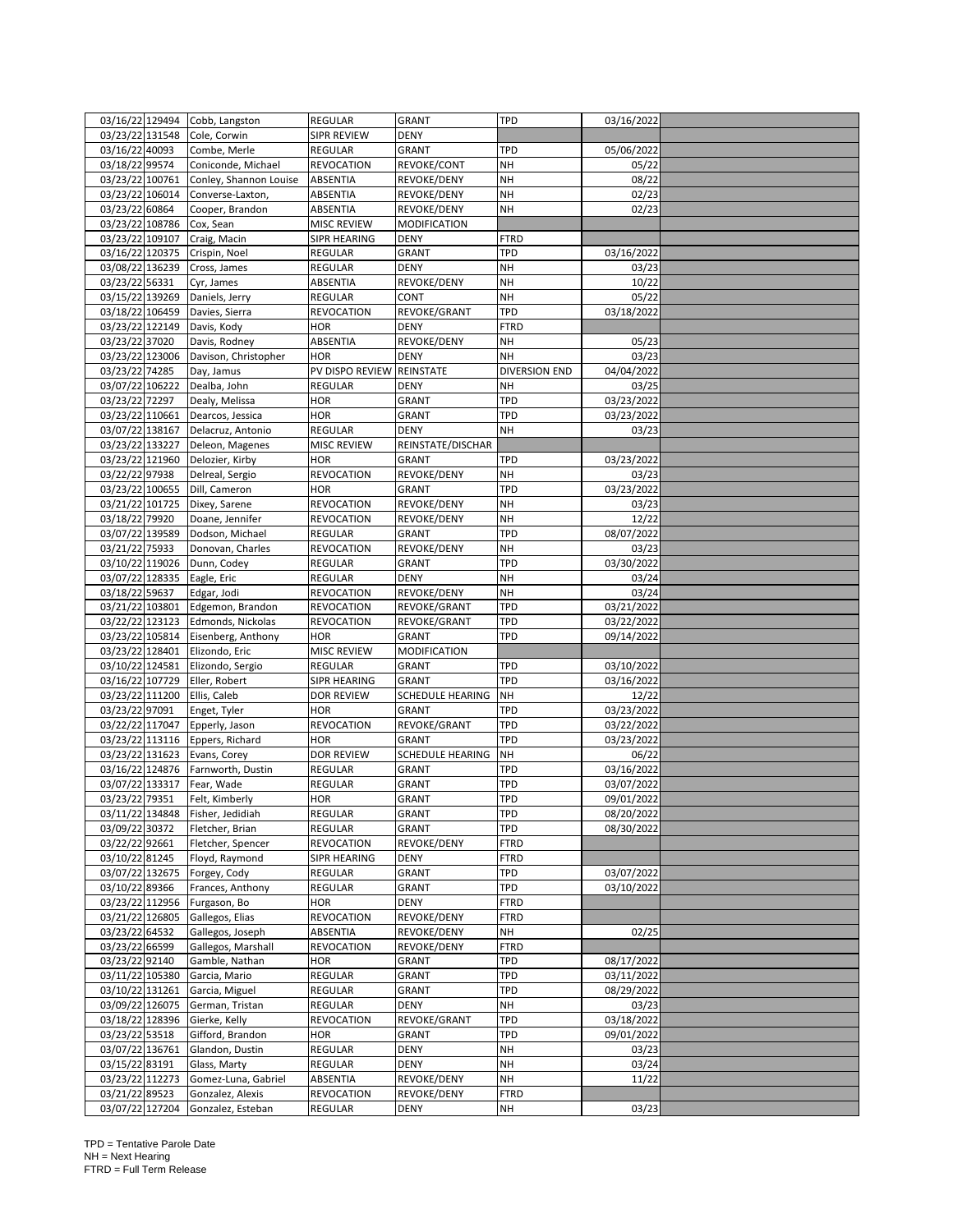| 03/23/22 23612                    |                 | Goodson, Mark                    | <b>HOR</b>                   | <b>GRANT</b>              | <b>TPD</b>       | 09/03/2022          |  |
|-----------------------------------|-----------------|----------------------------------|------------------------------|---------------------------|------------------|---------------------|--|
|                                   | 03/23/22 106458 | Gordon, Desiree                  | MISC REVIEW                  | GRANT                     | TPD              | 03/23/2022          |  |
| 03/23/22 94579                    |                 | Gouge, Amanda                    | REVOCATION                   | REVOKE/DENY               | FTRD             |                     |  |
| 03/18/22 118316                   |                 | Gould, Skyler                    | REVOCATION                   | REVOKE/GRANT              | TPD              | 03/18/2022          |  |
| 03/09/22 107923                   |                 | Greer, Paul                      | REGULAR                      | <b>DENY</b>               | <b>NH</b>        | 03/23               |  |
| 03/23/22 52043                    |                 | Gregory, James                   | MISC REVIEW                  | NO ACTION TAKEN           |                  |                     |  |
|                                   | 03/23/22 115744 | Grindell, Taylor                 | HOR                          | <b>DENY</b>               | NΗ               | 02/23               |  |
| 03/23/22 83420                    |                 | Grist, Harold                    | SIPR REVIEW                  | DENY                      |                  |                     |  |
| 03/15/22 67624                    |                 | Grubbs, John                     | REGULAR                      | <b>DENY</b>               | NΗ               | 03/23               |  |
| 03/17/22 62624                    |                 | Guntrum, Kevin                   | REVOCATION                   | REVOKE/DENY               | FTRD             |                     |  |
| 03/07/22 81059                    |                 | Hagwood, Gary                    | REGULAR                      | <b>GRANT</b>              | TPD              | 08/27/2022          |  |
| 03/22/22 92520                    |                 | Hale, Ryan                       | REVOCATION                   | REVOKE/DENY               | NΗ               | 03/23               |  |
|                                   |                 |                                  |                              |                           |                  |                     |  |
| 03/22/22 67999                    |                 | Hall, Steven                     | REVOCATION                   | REVOKE/DENY               | NΗ<br>TPD        | 03/23               |  |
| 03/16/22 41616                    |                 | Hall, Todd                       | REGULAR                      | <b>GRANT</b>              |                  | 03/16/2022          |  |
| 03/23/22 123853                   |                 | Hanks, David                     | ABSENTIA                     | REVOKE/DENY               | FTRD             |                     |  |
| 03/18/22 26659                    |                 | Hardenbrook, Wayne               | <b>REVOCATION</b>            | REVOKE/GRANT              | TPD              | 03/18/2022          |  |
| 03/11/22 130361                   |                 | Hardin, Alex                     | REGULAR                      | <b>DENY</b>               | NH               | 03/23               |  |
| 03/17/22 57116                    |                 | Harmon, Gary                     | REVOCATION                   | REVOKE/GRANT              | TPD              | 06/16/2022          |  |
| 03/23/22 111287                   |                 | Harrington, Monica               | ABSENTIA                     | REVOKE/DENY               | NΗ               | 03/23               |  |
| 03/23/22 125150                   |                 | Harris, Michael                  | ABSENTIA                     | REVOKE/DENY               | NΗ               | 10/22               |  |
| 03/10/22 111285                   |                 | Harrison, Alister                | REGULAR                      | DENY                      | NΗ               | 03/23               |  |
| 03/23/22 50901                    |                 | Harshaw, Michael                 | SIPR REVIEW                  | DENY                      |                  |                     |  |
| 03/17/22 97154                    |                 | Hart, Christopher                | REVOCATION                   | REVOKE/DENY               | NΗ               | 03/23               |  |
| 03/23/22 110240                   |                 | Hart, Richard                    | REVOCATION                   | REVOKE/DENY               | <b>FTRD</b>      |                     |  |
| 03/23/22 104130                   |                 | Hartson, Dallas                  | PV DISPO REVIEW              | REINSTATE                 | DIVERSION END    | 04/04/2022          |  |
|                                   | 03/15/22 102035 | Hastings, Bradley                | REGULAR                      | <b>DENY</b>               | NH               | 03/23               |  |
| 03/22/22 65723                    |                 | Hausner, Daniel                  | <b>REVOCATION</b>            | REVOKE/GRANT              | TPD              | 03/22/2022          |  |
| 03/23/22 107650                   |                 | Hawkes, Cynthia                  | <b>HOR</b>                   | GRANT                     | TPD              | 03/23/2022          |  |
| 03/23/22 105310                   |                 | Hawley, Delisa                   | <b>REVOCATION</b>            | REVOKE/DENY               | FTRD             |                     |  |
| 03/10/22 113609                   |                 | Heidemann, Lucas                 | REGULAR                      | GRANT                     | TPD              | 03/10/2022          |  |
| 03/23/22 134676                   |                 | Helfrich, Michelle               | DOR REVIEW                   | <b>SCHEDULE HEARING</b>   | <b>NH</b>        | 01/23               |  |
| 03/22/22 93632                    |                 | Helton, Jacob                    | <b>REVOCATION</b>            | REVOKE/GRANT              | TPD              | 03/22/2022          |  |
| 03/21/22 80192                    |                 | Henderson, Michael               | REVOCATION                   | REVOKE/DENY               | NH               | 03/23               |  |
| 03/23/22 88844                    |                 | Hennings, Casey                  | SIPR REVIEW                  | DENY                      |                  |                     |  |
|                                   |                 |                                  |                              |                           |                  |                     |  |
|                                   |                 |                                  |                              |                           |                  |                     |  |
| 03/23/22 102891                   |                 | Henry, Ryan                      | REVOCATION                   | REVOKE/DENY               | FTRD             |                     |  |
| 03/23/22 95502                    |                 | Henry, Sheri                     | MISC REVIEW                  | MODIFICATION              |                  |                     |  |
| 03/22/22 15533                    |                 | Hensley, Herbert                 | REVOCATION                   | REVOKE/GRANT              | TPD              | 03/22/2022          |  |
| 03/07/22 110964                   |                 | Hernandez, Eric                  | REGULAR                      | GRANT                     | TPD              | 09/09/2022          |  |
| 03/23/22 77461                    |                 | Herrera-Cochran,                 | HOR                          | GRANT                     | TPD              | 03/23/2022          |  |
| 03/23/22 90117                    |                 | Hescock, Joshua                  | PV DISPO REVIEW              | REINSTATE                 | DIVERSION END    | 04/04/2022          |  |
| 03/23/22 122567                   |                 | Hesseltine, Drew                 | ABSENTIA                     | REVOKE/DENY               | NΗ               | 03/24               |  |
| 03/08/22 115307                   |                 | Hickman, Flint                   | REGULAR                      | <b>DENY</b>               | NΗ               | 03/23               |  |
| 03/14/22 95277                    |                 | Higdem, Timothy                  | REGULAR                      | GRANT                     | TPD              | 03/14/2022          |  |
| 03/09/22 133680                   |                 | Hill, Charles                    | REGULAR                      | <b>DENY</b>               | <b>FTRD</b>      |                     |  |
| 03/15/22 57285                    |                 | Hillman, Jerrod                  | REGULAR                      | <b>DENY</b>               | NΗ               | 03/25               |  |
| 03/21/22 110126                   |                 | Himelblau, Joseph                | REVOCATION                   | REVOKE/DENY               | NΗ               | 03/24               |  |
| 03/14/22 122611                   |                 | Holden, Reuben                   | REGULAR                      | GRANT                     | TPD              | 09/30/2022          |  |
|                                   |                 | 03/18/22 122364 Hopkins, Charles | REVOCATION                   | REVOKE/DENY               | <b>FTRD</b>      |                     |  |
|                                   |                 | 03/23/22 132495 Hornsby, Robert  | HOR                          | CONT                      | <b>NH</b>        | 06/22               |  |
| 03/15/22 89131                    |                 | Horonzy, John                    | REGULAR                      | DENY                      | NH               | 04/27               |  |
| 03/23/22 102386                   |                 | House, Gaven                     | HOR                          | DENY                      | FTRD             |                     |  |
| 03/22/22 92708                    |                 | Howard, Jim                      | REVOCATION                   | REVOKE/DENY               | NΗ               | 03/23               |  |
| 03/23/22 117043                   |                 | Howell, Kristopher               | <b>HOR</b>                   | GRANT                     | TPD              | 08/23/2022          |  |
|                                   | 03/09/22 135096 | Howtopat, Lester                 | REGULAR                      | DENY                      | NH               | 03/23               |  |
| 03/23/22 111916                   |                 | Hubbard, Tyler                   | HOR                          | GRANT                     | TPD              | 06/13/2022          |  |
| 03/11/22 136881                   |                 | Hugill, Matthew                  | REGULAR                      | GRANT                     | TPD              | 09/21/2022          |  |
| 03/23/22 104551                   |                 | Irish, Kathryn                   | ABSENTIA                     | REVOKE/DENY               | NΗ               | 11/22               |  |
| 03/08/22 85613                    |                 | Isolato, Vincent                 | REGULAR                      | GRANT                     | TPD              | 08/30/2022          |  |
|                                   | 03/09/22 123354 | Ivie, Michael                    | REGULAR                      | GRANT                     | TPD              | 09/22/2022          |  |
| 03/23/22 103912                   |                 | Jenkins, Paul                    | ABSENTIA                     | REVOKE/DENY               | NΗ               | 11/23               |  |
|                                   |                 | Jobe, Edward                     | HOR                          | CONT                      | <b>NH</b>        | 06/22               |  |
| 03/23/22 47952                    |                 | Johnson, Jon                     | SIPR REVIEW                  | <b>DENY</b>               |                  |                     |  |
| 03/23/22 42248                    |                 |                                  |                              |                           |                  |                     |  |
| 03/18/22 118410                   |                 | Johnson, Melissa                 | REVOCATION                   | REVOKE/DENY               | NΗ               | 03/23               |  |
| 03/23/22 109674                   |                 | Johs, Jacob                      | <b>REVOCATION</b>            | REVOKE/DENY               | NΗ               | 09/22               |  |
| 03/23/22 97360                    |                 | Jones, Choleigh                  | ABSENTIA                     | REVOKE/DENY               | <b>NH</b>        | 09/22               |  |
| 03/23/22 92969                    |                 | Jones, lan                       | DOR REVIEW                   | SCHEDULE HEARING          | <b>NH</b>        | 08/22               |  |
| 03/23/22 123927<br>03/10/22 89267 |                 | Juarez, Vincent<br>Kaelin, Jason | <b>DOR REVIEW</b><br>REGULAR | SCHEDULE HEARING<br>GRANT | <b>NH</b><br>TPD | 03/23<br>03/10/2022 |  |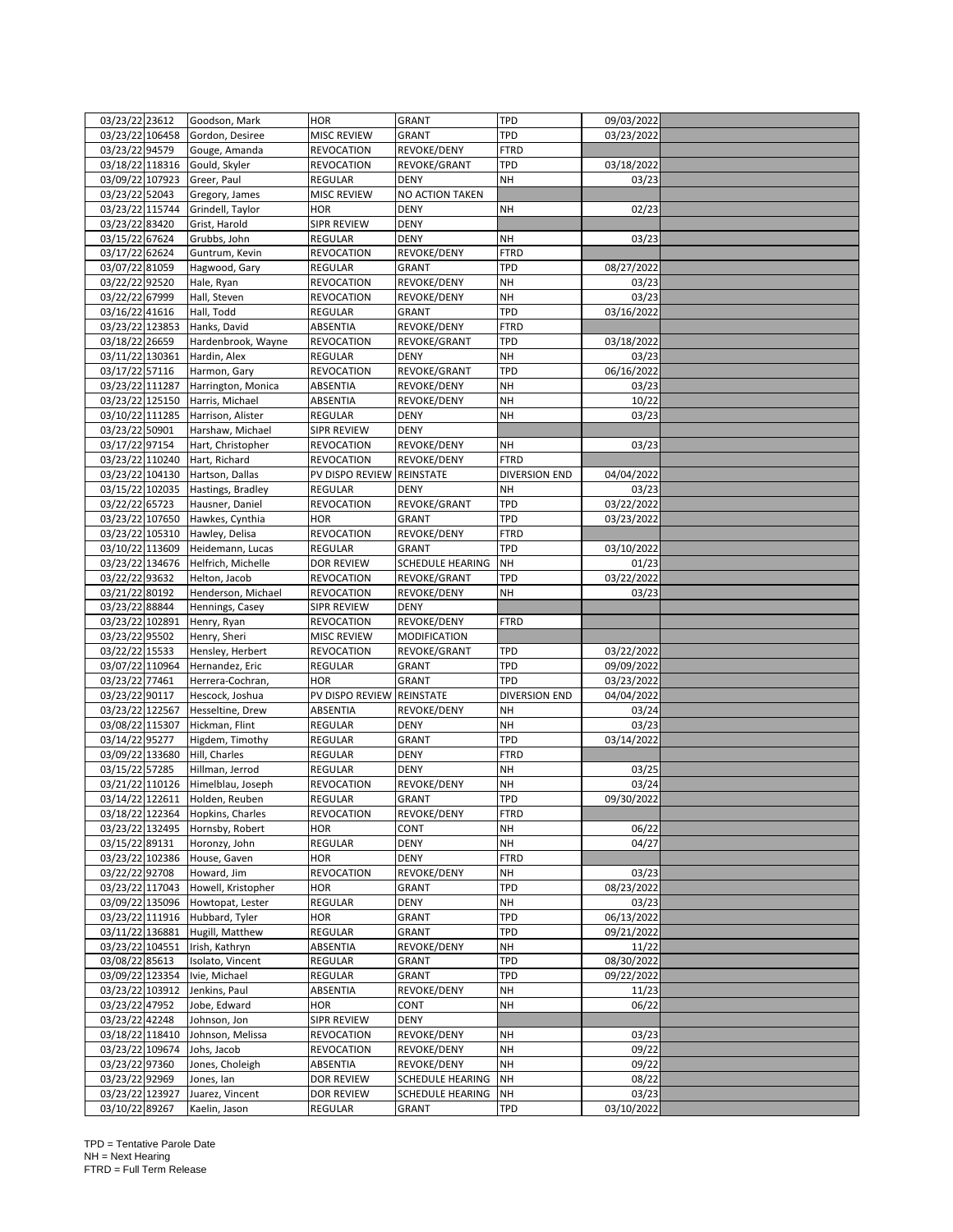| 03/11/22 81394 |                                    | Kelly, Ronald           | <b>REGULAR</b>     | <b>DENY</b>             | <b>NH</b>            | 03/23               |  |
|----------------|------------------------------------|-------------------------|--------------------|-------------------------|----------------------|---------------------|--|
|                | 03/23/22 122418                    | Kelly, Timothy          | HOR                | GRANT                   | TPD                  | 08/28/2022          |  |
| 03/14/22 90470 |                                    | Kester, Daniel          | REGULAR            | DENY                    | NΗ                   | 03/23               |  |
| 03/16/22 89044 |                                    | Kester, Randy           | REGULAR            | <b>DENY</b>             | <b>FTRD</b>          |                     |  |
|                | 03/23/22 134638                    | Kirsch, Kyle            | PV DISPO REVIEW    | REINSTATE/DISCHAR       | <b>DIVERSION END</b> | 03/23/2022          |  |
|                |                                    |                         |                    |                         |                      |                     |  |
|                | 03/10/22 112391                    | Kittelson, Nicholas     | REGULAR            | GRANT                   | TPD                  | 03/10/2022          |  |
| 03/23/22 33237 |                                    | Knie, Lonnie            | ABSENTIA           | REVOKE/DENY             | NΗ                   | 12/22               |  |
|                | 03/23/22 101865                    | Knight, Sterling        | HOR                | CONT                    | NΗ                   | 08/22               |  |
|                | 03/16/22 121110                    | Kofoed, Jaron           | REGULAR            | GRANT                   | TPD                  | 03/16/2022          |  |
|                | 03/23/22 129321                    | Kolsky, Canyon          | HOR                | DENY                    | FTRD                 |                     |  |
|                | 03/23/22 123720                    | Koso, Joshua            | <b>HOR</b>         | <b>DENY</b>             | NΗ                   | 03/23               |  |
| 03/16/22 41884 |                                    | Krebs, Jonathan         | REGULAR            | GRANT                   | TPD                  | 03/16/2022          |  |
| 03/11/22 66111 |                                    | Kuhn, Billy             | REGULAR            | GRANT                   | TPD                  | 03/11/2022          |  |
| 03/14/22 99829 |                                    | Labelle, Daniel         | REGULAR            | <b>DENY</b>             | FTRD                 |                     |  |
|                |                                    |                         |                    |                         |                      |                     |  |
|                | 03/23/22 128759                    | Lacefield, Kcee         | HOR                | CONT                    | NΗ                   | 08/22               |  |
|                | 03/10/22 132411                    | Lamb, Cordell           | REGULAR            | <b>DENY</b>             | <b>FTRD</b>          |                     |  |
|                | 03/23/22 124370                    | Lapointe, Charles       | PV DISPO REVIEW    | REINSTATE               | DIVERSION END        | 04/04/2022          |  |
|                | 03/23/22 126270                    | Latham, Scott           | HOR                | <b>DENY</b>             | <b>FTRD</b>          |                     |  |
|                | 03/11/22 139191                    | Lavoie, Justin          | <b>REGULAR</b>     | GRANT                   | TPD                  | 08/05/2022          |  |
| 03/09/22 38408 |                                    | Lawrence, Lynn          | REGULAR            | GRANT                   | TPD                  | 03/09/2022          |  |
| 03/23/22 46966 |                                    | Ledbetter, Mark         | HOR                | DENY                    | FTRD                 |                     |  |
| 03/07/22 82651 |                                    | Legg, Jacob             | REGULAR            | GRANT                   | TPD                  | 09/25/2022          |  |
|                | 03/23/22 115014                    | Lehotsky, Aaron         | PV DISPO REVIEW    | TO COMMISSION           |                      |                     |  |
|                |                                    |                         |                    |                         |                      |                     |  |
|                | 03/10/22 132597                    | Leinweber, Anthony      | REGULAR            | <b>DENY</b>             | NΗ                   | 03/24               |  |
|                | 03/23/22 102050                    | Lesley, Kelly           | HOR                | GRANT                   | TPD                  | 03/23/2022          |  |
| 03/11/22 96627 |                                    | Lester, William         | REGULAR            | DENY                    | <b>NH</b>            | 03/23               |  |
|                | 03/23/22 118601                    | Little, Brandon         | ABSENTIA           | REVOKE/DENY             | NΗ                   | 02/23               |  |
| 03/22/22 19561 |                                    | Looney, Michael         | REVOCATION         | REVOKE/DENY             | NΗ                   | 03/23               |  |
|                | 03/23/22 100272                    | Looney, William         | ABSENTIA           | REVOKE/DENY             | NH                   | 08/24               |  |
|                | 03/23/22 114582                    | Lopez, Ashley           | ABSENTIA           | REVOKE/DENY             | <b>FTRD</b>          |                     |  |
|                | 03/23/22 121266                    | Lopez, Carlos           | ABSENTIA           | REVOKE/DENY             | NΗ                   | 09/23               |  |
| 03/23/22 93866 |                                    | Lorta, Juan             | ABSENTIA           | REVOKE/DENY             | NH                   | 12/22               |  |
|                | 03/09/22 113706                    |                         |                    |                         |                      |                     |  |
|                |                                    | Losser, Charles         | REGULAR            | DENY                    | <b>NH</b>            | 03/23               |  |
|                | 03/22/22 116790                    | Loveland, Trevor        | REVOCATION         | REVOKE/GRANT            | TPD                  | 03/22/2022          |  |
| 03/21/22 77222 |                                    | Lugo, Amanda            | REVOCATION         | <b>CONT</b>             | <b>NH</b>            | 05/22               |  |
|                | 03/23/22 119936                    | Lund, Jonathan          | SIPR REVIEW        | <b>SCHEDULE HEARING</b> | <b>NH</b>            | 05/22               |  |
| 03/23/22 36314 |                                    | Madrid, Phillip         | SIPR REVIEW        | SCHEDULE HEARING        | <b>NH</b>            | 09/22               |  |
|                |                                    |                         |                    |                         |                      |                     |  |
|                | 03/23/22 136802                    | Madueno, Eduardo        | HOR                | GRANT                   | TPD                  |                     |  |
|                |                                    |                         |                    |                         |                      | 03/23/2022          |  |
|                | 03/23/22 118205                    | Maestas, Anneca         | HOR                | GRANT                   | TPD                  | 08/02/2022          |  |
| 03/23/22 39763 |                                    | Mahurin, Robert         | HOR                | DENY                    | FTRD                 |                     |  |
|                | 03/23/22 130719                    | Mana, Mulugeta          | SIPR REVIEW        | DENY                    |                      |                     |  |
|                | 03/08/22 129267                    | Maris, Adam             | REGULAR            | <b>DENY</b>             | NΗ                   | 03/23               |  |
| 03/23/22 80744 |                                    | Martin, Richard         | HOR                | GRANT                   | TPD                  | 03/23/2022          |  |
|                | 03/08/22 137391                    | Martin, Sage            | REGULAR            | <b>DENY</b>             | <b>NH</b>            | 03/23               |  |
|                | 03/23/22 136681                    | Martinez, Ernesto       | <b>SIPR REVIEW</b> | <b>DENY</b>             |                      |                     |  |
|                | 03/14/22 113036                    | Martinez, Jennifer      | REGULAR            | DENY                    | FTRD                 |                     |  |
| 03/07/22 52869 |                                    | Martinez, Samuel        | REGULAR            | GRANT                   | TPD                  | 09/24/2022          |  |
|                | 03/23/22 100200                    | Martinez, Sasha         | ABSENTIA           | REVOKE/DENY             | NH                   | 01/24               |  |
|                |                                    |                         |                    |                         |                      |                     |  |
| 03/21/22 77520 |                                    | Martinez, Savina        | <b>REVOCATION</b>  | REVOKE/DENY             | FTRD                 |                     |  |
| 03/23/22 87009 |                                    | Martinez-Cruz, Jacob    | HOR                | <b>DENY</b>             | FTRD                 |                     |  |
| 03/14/22 72014 |                                    | Mason, James            | REGULAR            | GRANT                   | TPD                  | 08/31/2022          |  |
| 03/08/22 97234 |                                    | Mattson, Jeremy         | REGULAR            | DENY                    | NΗ                   | 03/23               |  |
|                | 03/21/22 136086                    | Mayfield, Devon         | REVOCATION         | REVOKE/DENY             | NΗ                   | 12/22               |  |
| 03/23/22 52039 |                                    | McArthur, Jaydee        | REVOCATION         | REVOKE/DENY             | FTRD                 |                     |  |
|                | 03/23/22 105502                    | McCoggle, Mario         | PV DISPO REVIEW    | REINSTATE               | <b>DIVERSION END</b> | 04/04/2022          |  |
| 03/16/22 59256 |                                    | McCoy, Ryan             | REGULAR            | GRANT                   | TPD                  | 09/02/2022          |  |
|                | 03/23/22 120836                    | McCulley, Zakary        | ABSENTIA           | REVOKE/DENY             | <b>NH</b>            | 08/23               |  |
|                |                                    |                         |                    |                         |                      |                     |  |
|                | 03/15/22 138033                    | McCurdy, Bradlee        | REGULAR            | DENY                    | NΗ                   | 03/23               |  |
| 03/08/22 37609 |                                    | McFarland, Bobby        | REGULAR            | DENY                    | NΗ                   | 03/24               |  |
| 03/23/22 82782 |                                    | McGoldrick, Andrew      | HOR                | GRANT                   | TPD                  | 08/04/2022          |  |
|                | 03/21/22 110306                    | McIntyre, Tracy         | <b>REVOCATION</b>  | REVOKE/DENY             | NH                   | 03/23               |  |
|                | 03/17/22 110575                    | McKelvie, Zachary       | REVOCATION         | REVOKE/GRANT            | TPD                  | 03/17/2022          |  |
|                | 03/14/22 115646                    | McNeece, Joslin         | REGULAR            | DENY                    | NΗ                   | 03/23               |  |
|                | 03/23/22 112816                    | Meholchick, Terrin      | ABSENTIA           | REVOKE/DENY             | NH                   | 09/22               |  |
|                | 03/11/22 127024                    | Mejia, Jose             | REGULAR            | DENY                    | NΗ                   | 03/23               |  |
|                | 03/17/22 107965                    | Mendoza-Cabrera, Jose   | <b>REVOCATION</b>  | REVOKE/DENY             | NΗ                   | 05/23               |  |
|                |                                    | Merino-Palacios, Daniel | <b>REGULAR</b>     | GRANT                   | TPD                  |                     |  |
|                | 03/08/22 119842<br>03/23/22 100452 | Meyer, Korey            | ABSENTIA           | REVOKE/DENY             | NΗ                   | 03/08/2022<br>11/23 |  |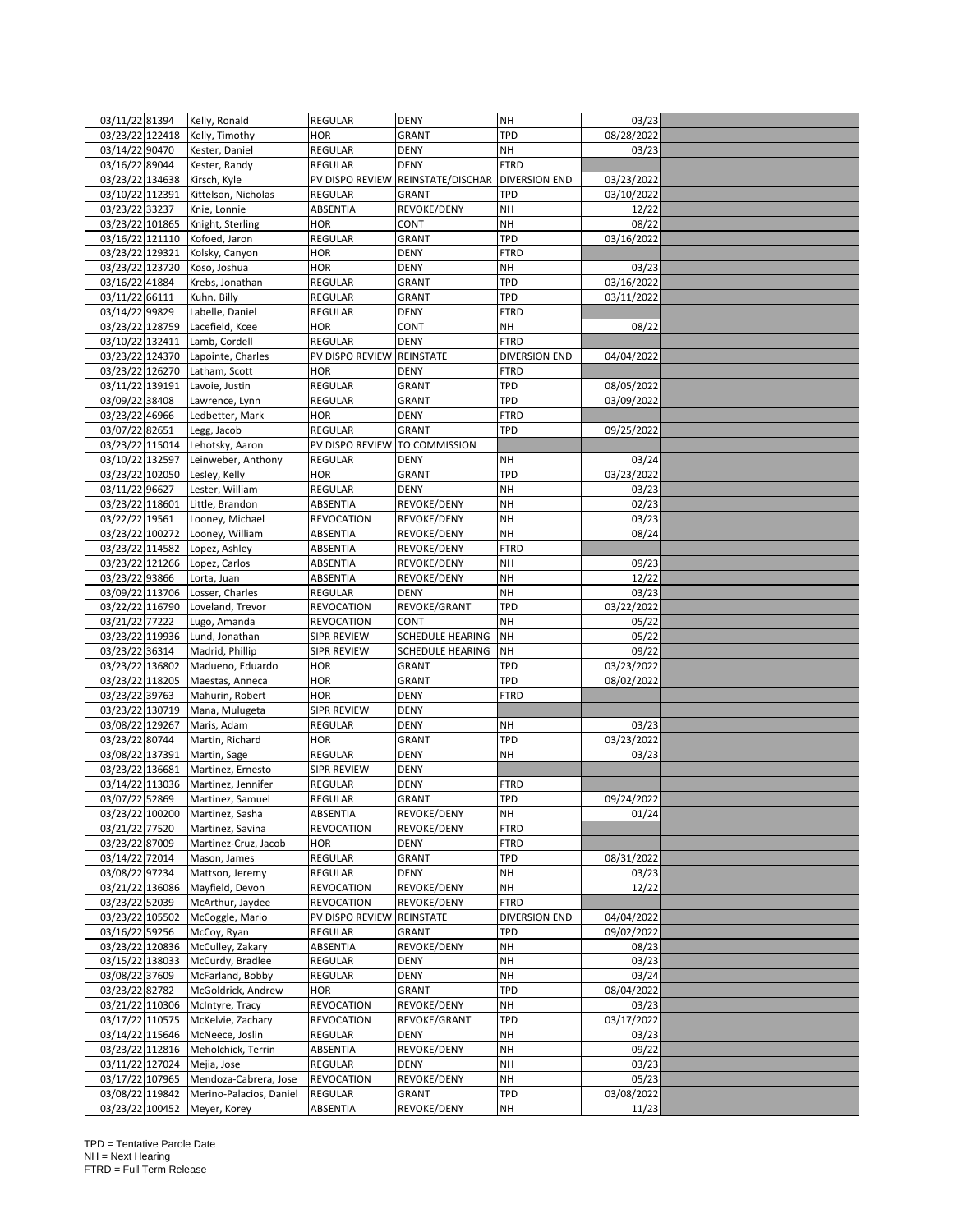| 03/17/22 99340  |                 | Meyers, Michael                 | <b>REVOCATION</b>   | REVOKE/DENY             | <b>NH</b>   | 07/23      |  |
|-----------------|-----------------|---------------------------------|---------------------|-------------------------|-------------|------------|--|
| 03/16/22 133411 |                 | Miller, James                   | <b>REGULAR</b>      | <b>GRANT</b>            | TPD         | 03/16/2022 |  |
| 03/17/22 132619 |                 | Miller, John                    | <b>REVOCATION</b>   | REVOKE/GRANT            | TPD         | 03/17/2022 |  |
|                 |                 | 03/23/22 105379 Mitchell, Chase | <b>HOR</b>          | <b>DENY</b>             | <b>NH</b>   | 03/23      |  |
| 03/22/22 122763 |                 | Mitzel, Bruce                   | <b>REVOCATION</b>   | REVOKE/GRANT            | <b>TPD</b>  | 03/22/2022 |  |
| 03/23/22 126504 |                 | Mize, Jonathan                  | <b>HOR</b>          | <b>DENY</b>             | <b>FTRD</b> |            |  |
| 03/09/22 85474  |                 | Moad, Derrek                    | REGULAR             | <b>DENY</b>             | <b>NH</b>   | 03/24      |  |
| 03/23/22 65157  |                 | Molina, Jose                    | <b>SIPR HEARING</b> | <b>GRANT</b>            | TPD         | 03/23/2022 |  |
| 03/10/22 85001  |                 |                                 |                     | DENY                    | <b>NH</b>   | 03/23      |  |
|                 |                 | Montgomery,                     | REGULAR             |                         |             |            |  |
| 03/23/22 97272  |                 | Montgomery, Derek               | <b>REVOCATION</b>   | REVOKE/DENY             | <b>FTRD</b> |            |  |
| 03/23/22 123645 |                 | Montoya, James                  | <b>HOR</b>          | <b>GRANT</b>            | TPD         | 05/24/2022 |  |
| 03/17/22 46908  |                 | Montoya, Steve                  | <b>REVOCATION</b>   | REVOKE/GRANT            | <b>TPD</b>  | 03/17/2022 |  |
| 03/23/22 81229  |                 | Morasch, Terry                  | <b>REVOCATION</b>   | REVOKE/DENY             | <b>FTRD</b> |            |  |
| 03/18/22 46873  |                 | Morris, Erik                    | <b>REVOCATION</b>   | REVOKE/DENY             | NH          | 03/23      |  |
| 03/23/22 87444  |                 | Morrissey, Holly                | <b>DOR REVIEW</b>   | SCHEDULE HEARING        | <b>NH</b>   | 12/22      |  |
| 03/23/22 104237 |                 | Moses, Wayne                    | SIPR REVIEW         | <b>DENY</b>             |             |            |  |
| 03/23/22 69542  |                 | Murphy, Laura                   | <b>MISC REVIEW</b>  | <b>GRANT</b>            | TPD         | 03/23/2022 |  |
| 03/23/22 118274 |                 | Neisinger, Cole                 | <b>HOR</b>          | <b>DENY</b>             | NH          | 03/23      |  |
| 03/23/22 86010  |                 | Nelson, Ralph                   | <b>HOR</b>          | <b>GRANT</b>            | <b>TPD</b>  | 03/23/2022 |  |
| 03/16/22 112150 |                 | Newgard, Aaron                  | REGULAR             | GRANT                   | TPD         | 05/11/2022 |  |
| 03/23/22 121346 |                 | Norby, Amber                    | <b>HOR</b>          | <b>GRANT</b>            | TPD         | 06/26/2022 |  |
| 03/16/22 98462  |                 | Northern, Dana                  | REGULAR             | GRANT                   | TPD         | 03/16/2022 |  |
| 03/11/22 94025  |                 | Nunn, David                     | REGULAR             | <b>DENY</b>             | <b>FTRD</b> |            |  |
|                 |                 |                                 |                     |                         |             |            |  |
| 03/23/22 123786 |                 | O'Connor, Austin                | PV DISPO REVIEW     | REINSTATE               |             |            |  |
| 03/15/22 117379 |                 | O'Dell, Brock                   | REGULAR             | <b>GRANT</b>            | <b>TPD</b>  | 03/15/2022 |  |
| 03/10/22 113749 |                 | Ogilvie, Daniel                 | <b>REGULAR</b>      | GRANT                   | TPD         | 03/10/2022 |  |
| 03/17/22 105938 |                 | Orders, Daniel                  | REVOCATION          | REVOKE/DENY             | FTRD        |            |  |
| 03/23/22 137422 |                 | Orozco, Emanuel                 | <b>HOR</b>          | <b>DENY</b>             | NH          | 03/23      |  |
| 03/23/22 66274  |                 | Orr, Thomas                     | <b>HOR</b>          | <b>GRANT</b>            | TPD         | 03/23/2022 |  |
| 03/17/22 110466 |                 | Ostler, Scott                   | <b>REVOCATION</b>   | REVOKE/DENY             | <b>FTRD</b> |            |  |
| 03/17/22 68742  |                 | Owens, Jerry                    | <b>REVOCATION</b>   | REVOKE/DENY             | <b>NH</b>   | 03/23      |  |
| 03/18/22 95793  |                 | Pabawena, Nyle                  | REVOCATION          | REVOKE/DENY             | <b>NH</b>   | 07/23      |  |
| 03/22/22 98134  |                 | Padgett, Dean                   | <b>REVOCATION</b>   | REVOKE/GRANT            | TPD         | 03/22/2022 |  |
| 03/11/22 71014  |                 | Padilla, Quentin                | <b>REGULAR</b>      | <b>GRANT</b>            | TPD         | 03/11/2022 |  |
| 03/18/22 85272  |                 | Palmer, Deanne                  | <b>REVOCATION</b>   | <b>CONT</b>             | NH          | 06/22      |  |
| 03/14/22 125446 |                 | Pannell, Shane                  | <b>REGULAR</b>      | <b>DENY</b>             | <b>TPD</b>  | 04/01/2024 |  |
| 03/23/22 104970 |                 | Parsons, Tyler                  | <b>REVOCATION</b>   | REVOKE/DENY             | <b>FTRD</b> |            |  |
|                 |                 |                                 |                     |                         |             |            |  |
| 03/07/22 107049 |                 | Passons, Russell                | <b>REGULAR</b>      | <b>DENY</b>             | <b>NH</b>   | 03/23      |  |
| 03/07/22 90597  |                 | Peacock, Mark                   | REGULAR             | <b>DENY</b>             | <b>NH</b>   | 03/27      |  |
| 03/07/22 77883  |                 | Pearson, Stacey                 | REGULAR             | <b>DENY</b>             | <b>NH</b>   | 03/24      |  |
| 03/15/22 77619  |                 | Pena, Richard                   | REGULAR             | CONT                    | NH          | 04/22      |  |
| 03/14/22 30837  |                 | Pena, Robert                    | <b>REGULAR</b>      | GRANT                   | TPD         | 08/12/2022 |  |
| 03/09/22 81466  |                 | Perez, Erik                     | <b>REGULAR</b>      | <b>DENY</b>             | <b>NH</b>   | 03/23      |  |
| 03/16/22 97076  |                 | Perez, Gerald                   | REGULAR             | <b>GRANT</b>            | TPD         | 03/16/2022 |  |
| 03/18/22 42551  |                 | Perkins, Jeffrey                | <b>REVOCATION</b>   | REVOKE/GRANT            | TPD         | 03/18/2022 |  |
| 03/21/22 71453  |                 | Perkins, Jesse                  | <b>REVOCATION</b>   | REVOKE/DENY             | NΗ          | 03/23      |  |
| 03/23/22 113891 |                 | Petersen, Connor                | <b>DOR REVIEW</b>   | <b>SCHEDULE HEARING</b> | <b>NH</b>   | 12/22      |  |
| 03/11/22 89067  |                 | Petersen, Trent                 | REGULAR             | GRANT                   | TPD         | 03/11/2022 |  |
| 03/23/22 62501  |                 | Phelps, Donald                  | <b>SIPR REVIEW</b>  | <b>DENY</b>             |             |            |  |
| 03/17/22 121460 |                 | Phillips, Daulton               | <b>REVOCATION</b>   | REVOKE/GRANT            | <b>TPD</b>  | 03/17/2022 |  |
| 03/23/22 92776  |                 | Pieper, Tyson                   | <b>REVOCATION</b>   | REVOKE/DENY             | <b>NH</b>   | 03/23      |  |
|                 |                 |                                 |                     |                         |             |            |  |
| 03/14/22 119106 |                 | Pierce, Dillon                  | <b>REGULAR</b>      | <b>DENY</b>             | <b>NH</b>   | 03/23      |  |
| 03/23/22 110379 |                 | Pistole, David                  | <b>HOR</b>          | <b>DENY</b>             | <b>NH</b>   | 03/23      |  |
|                 | 03/10/22 125839 | Poisel, Brandon                 | SIPR HEARING        | CONT                    | <b>NH</b>   | 04/22      |  |
| 03/16/22 102692 |                 | Pomrenke, Steven                | <b>REGULAR</b>      | <b>GRANT</b>            | <b>TPD</b>  | 09/16/2022 |  |
| 03/08/22 123218 |                 | Ponce, Ruben                    | <b>REGULAR</b>      | GRANT                   | TPD         | 03/08/2022 |  |
|                 | 03/18/22 123374 | Poppleton, Thomas               | <b>REVOCATION</b>   | REVOKE/DENY             | <b>NH</b>   | 03/23      |  |
| 03/07/22 121347 |                 | Potts, James                    | REGULAR             | DENY                    | <b>NH</b>   | 03/23      |  |
| 03/23/22 128016 |                 | Powell, Sausha                  | <b>HOR</b>          | GRANT                   | TPD         | 03/23/2022 |  |
| 03/14/22 138926 |                 | Pratt, Terry                    | <b>REGULAR</b>      | GRANT                   | <b>TPD</b>  | 08/22/2022 |  |
| 03/09/22 134871 |                 | Price, Steel                    | <b>REGULAR</b>      | <b>DENY</b>             | <b>NH</b>   | 03/23      |  |
| 03/23/22 95450  |                 | Ramirez, Enrique                | MISC REVIEW         | NO ACTION TAKEN         |             |            |  |
| 03/14/22 90292  |                 | Ramirez, Ramiro                 | REGULAR             | <b>DENY</b>             | <b>NH</b>   | 01/23      |  |
| 03/14/22 46668  |                 | Rangel, Raymundo                | <b>REGULAR</b>      | <b>DENY</b>             | <b>NH</b>   | 04/23      |  |
| 03/08/22 88929  |                 | Ranger, Trenton                 | REGULAR             | <b>DENY</b>             | <b>NH</b>   | 03/24      |  |
|                 |                 |                                 |                     |                         |             |            |  |
| 03/09/22 93793  |                 | Raper, Johnathan                | REGULAR             | <b>GRANT</b>            | TPD         | 08/31/2022 |  |
| 03/08/22 138287 |                 | Redger, Jordan                  | REGULAR             | GRANT                   | <b>TPD</b>  | 03/08/2022 |  |
| 03/08/22 105167 |                 | Reed, Joseph                    | REGULAR             | <b>DENY</b>             | <b>NH</b>   | 03/23      |  |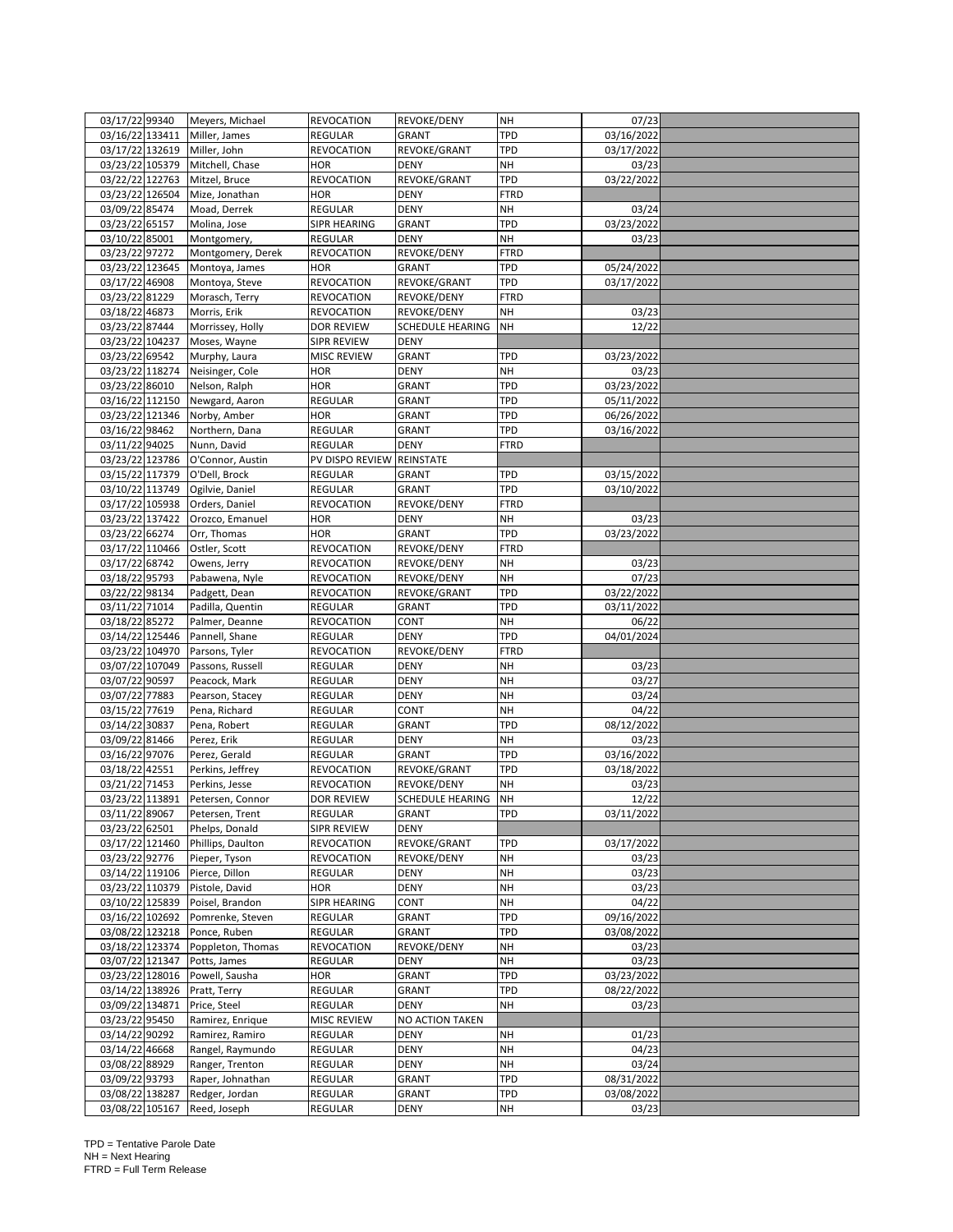| 03/23/22 91101                     |                 | Reese, Chad                         | <b>HOR</b>                       | <b>GRANT</b>                           | <b>TPD</b>             | 03/23/2022     |  |
|------------------------------------|-----------------|-------------------------------------|----------------------------------|----------------------------------------|------------------------|----------------|--|
| 03/23/22 109613                    |                 | Reyes, Ernesto                      | SIPR REVIEW                      | SCHEDULE HEARING                       | <b>NH</b>              | 09/23          |  |
| 03/18/22 98961                     |                 | Reyes, Ruby                         | <b>REVOCATION</b>                | REVOKE/DENY                            | <b>FTRD</b>            |                |  |
| 03/22/22 110546                    |                 | Reynolds, Bradley                   | <b>REVOCATION</b>                | REVOKE/DENY                            | <b>NH</b>              | 03/23          |  |
| 03/17/22 79269                     |                 | Reynolds, Jeremy                    | <b>REVOCATION</b>                | REVOKE/GRANT                           | <b>TPD</b>             | 05/24/2022     |  |
| 03/14/22 135781                    |                 | Reza, Nicolas                       | <b>REGULAR</b>                   | <b>DENY</b>                            | <b>NH</b>              | 03/24          |  |
| 03/22/22 111474                    |                 | Rhodehouse, Matthew                 | <b>REVOCATION</b>                | REVOKE/DENY                            | <b>NH</b>              | 03/23          |  |
| 03/23/22 125802                    |                 | Rich, Zachary                       | <b>HOR</b>                       | <b>GRANT</b>                           | TPD                    | 08/29/2022     |  |
| 03/23/22 127478                    |                 | Richardson, Jeramy                  | <b>HOR</b>                       | <b>DENY</b>                            | <b>NH</b>              | 03/23          |  |
| 03/08/22 121949                    |                 | Rider-Dayton, Justyn                | <b>REGULAR</b>                   | GRANT                                  | TPD                    | 03/08/2022     |  |
| 03/11/22 124247                    |                 | Ridinger, Scott                     | REGULAR                          | GRANT                                  | TPD                    | 03/11/2022     |  |
| 03/23/22 135928                    |                 | Riggs, Bryan                        | <b>HOR</b>                       | <b>GRANT</b>                           | <b>TPD</b>             | 09/27/2022     |  |
| 03/18/22 100940                    |                 |                                     |                                  |                                        | TPD                    |                |  |
|                                    |                 | Ritter, Khia                        | <b>REVOCATION</b>                | REVOKE/GRANT                           |                        | 03/18/2022     |  |
| 03/18/22 50419                     |                 | Roaneagle, Chrystal                 | <b>REVOCATION</b>                | REVOKE/DENY                            | <b>NH</b>              | 10/22          |  |
| 03/23/22 50719                     |                 | Roberts, Christopher                | ABSENTIA                         | REVOKE/DENY                            | NH                     | 02/24          |  |
| 03/23/22 133208                    |                 | Roberts, Colton                     | <b>HOR</b>                       | GRANT                                  | TPD                    | 03/23/2022     |  |
| 03/23/22 129611                    |                 | Robinson, Brandon                   | <b>HOR</b>                       | GRANT                                  | TPD                    | 03/23/2022     |  |
| 03/23/22 131560                    |                 | Rodriguez, Emmanuel                 | <b>HOR</b>                       | GRANT                                  | TPD                    | 03/23/2022     |  |
| 03/15/22 92791                     |                 | Rodriguez, Manuel                   | <b>REGULAR</b>                   | <b>GRANT</b>                           | TPD                    | 09/09/2022     |  |
| 03/17/22 121083                    |                 | Romero, Michael                     | <b>REVOCATION</b>                | REVOKE/DENY                            | <b>FTRD</b>            |                |  |
| 03/23/22 112336                    |                 | Rose, Michelle                      | <b>HOR</b>                       | <b>DENY</b>                            | <b>NH</b>              | 03/23          |  |
| 03/22/22 101511                    |                 | Ross, Talon                         | <b>REVOCATION</b>                | REVOKE/DENY                            | <b>NH</b>              | 03/23          |  |
| 03/23/22 138056                    |                 | Roux, Devin                         | <b>HOR</b>                       | <b>DENY</b>                            | <b>NH</b>              | 03/23          |  |
| 03/23/22 87430                     |                 | Russell, Casey                      | <b>HOR</b>                       | <b>GRANT</b>                           | TPD                    | 08/20/2022     |  |
| 03/23/22 124355                    |                 | Rutherford, Dana                    | PV DISPO REVIEW                  | TO COMMISSION                          |                        |                |  |
| 03/14/22 99652                     |                 | Rye, Kyle                           | <b>REGULAR</b>                   | <b>GRANT</b>                           | TPD                    | 03/14/2022     |  |
| 03/23/22 108143                    |                 | Sablan, Patrick                     | ABSENTIA                         | REVOKE/GRANT                           | TPD                    | 03/23/2022     |  |
| 03/23/22 104198                    |                 | Sackett, Mark                       | ABSENTIA                         | REVOKE/DENY                            | NH                     | 09/22          |  |
| 03/10/22 85633                     |                 | Saffery, Jason                      | REGULAR                          | <b>DENY</b>                            | <b>NH</b>              | 03/23          |  |
| 03/11/22 50480                     |                 | Santana, Jose                       | <b>REGULAR</b>                   | <b>DENY</b>                            | <b>NH</b>              | 03/27          |  |
| 03/23/22 124289                    |                 | Sass, Nathaneal                     | PV DISPO REVIEW                  | REINSTATE                              | <b>DIVERSION END</b>   | 04/04/2022     |  |
| 03/23/22 119512                    |                 | Schauer, Kevin                      | <b>HOR</b>                       | DENY                                   | <b>NH</b>              | 03/23          |  |
| 03/14/22 61811                     |                 | Schleining, Kenneth                 | <b>REGULAR</b>                   | <b>GRANT</b>                           | TPD                    | 09/24/2022     |  |
| 03/21/22 82600                     |                 | Schmidt, Collin                     | <b>REVOCATION</b>                | REVOKE/DENY                            | NH                     | 03/23          |  |
| 03/09/22 130684                    |                 | Schoendaller, Travis                | <b>REGULAR</b>                   | <b>GRANT</b>                           | TPD                    | 03/09/2022     |  |
| 03/21/22 115284                    |                 | Schwab, Anthony                     | <b>REVOCATION</b>                | REVOKE/DENY                            | NH                     | 03/23          |  |
| 03/23/22 49355                     |                 | Schwabrow, Wayne                    | <b>HOR</b>                       | <b>GRANT</b>                           | TPD                    | 03/23/2022     |  |
| 03/23/22 115368                    |                 | Scigliano, Jamie                    | <b>HOR</b>                       | GRANT                                  | TPD                    | 08/18/2022     |  |
| 03/15/22 98450                     |                 | Scott, Alex                         | REGULAR                          | DENY                                   | <b>FTRD</b>            |                |  |
| 03/08/22 135382                    |                 |                                     | <b>REGULAR</b>                   | GRANT                                  | TPD                    | 08/11/2022     |  |
|                                    |                 | Scruggs, Stanley                    |                                  |                                        |                        |                |  |
| 03/08/22 114212                    |                 | Sears, Christopher                  | REGULAR                          | GRANT                                  | TPD                    |                |  |
| 03/08/22 114697                    |                 |                                     |                                  |                                        |                        | 03/08/2022     |  |
|                                    |                 | Sheltra, Shawn                      | <b>REGULAR</b>                   | <b>DENY</b>                            | <b>NH</b>              | 03/23          |  |
|                                    | 03/11/22 137194 | Sheridan, Stephen                   | <b>REGULAR</b>                   | <b>GRANT</b>                           | <b>TPD</b>             | 08/22/2022     |  |
|                                    | 03/09/22 84020  | Shimel, Shawn                       | REGULAR                          | <b>DENY</b>                            | <b>NH</b>              | 03/23          |  |
| 03/21/22 114474                    |                 | Shunn, Forrest                      | <b>REVOCATION</b>                | REVOKE/DENY                            | NH                     | 03/23          |  |
| 03/23/22 96357                     |                 | Simpkins, Michael                   | <b>HOR</b>                       | DENY                                   | NH                     | 03/23          |  |
| 03/23/22 81134                     |                 | Sittre, Ethan                       | <b>HOR</b>                       | <b>DENY</b>                            | <b>FTRD</b>            |                |  |
|                                    |                 | 03/08/22 121107 Slagel, Cole        | REGULAR                          | <b>CONT</b>                            | NН                     | 04/22          |  |
| 03/23/22 69623                     |                 | Smith, Daniel                       | <b>HOR</b>                       | <b>GRANT</b>                           | <b>TPD</b>             | 09/14/2022     |  |
| 03/16/22 127434                    |                 | Smith, Devon                        | <b>REGULAR</b>                   | GRANT                                  | TPD                    | 03/16/2022     |  |
| 03/09/22 128972                    |                 | Smith, Jason                        | REGULAR                          | GRANT                                  | TPD                    | 08/28/2022     |  |
| 03/18/22 132388                    |                 | Smith, Jeremy                       | <b>REVOCATION</b>                | REVOKE/GRANT                           | TPD                    | 03/18/2022     |  |
| 03/23/22 45703                     |                 | Smith, Justin                       | <b>HOR</b>                       | <b>GRANT</b>                           | TPD                    | 09/07/2022     |  |
| 03/09/22 49018                     |                 | Smith, Kenneth                      | <b>REGULAR</b>                   | <b>DENY</b>                            | <b>NH</b>              | 03/23          |  |
| 03/15/22 117760                    |                 | Smith, Taylor                       | <b>REGULAR</b>                   | <b>GRANT</b>                           | <b>TPD</b>             | 08/03/2022     |  |
| 03/23/22 58376                     |                 | Solum, Edwin                        | <b>HOR</b>                       | <b>DENY</b>                            | <b>NH</b>              | 03/23          |  |
| 03/15/22 126238                    |                 | Sorenson, Craig                     | REGULAR                          | <b>DENY</b>                            | <b>NH</b>              | 03/23          |  |
| 03/23/22 117418                    |                 | Soto, Eduardo                       | ABSENTIA                         | REVOKE/DENY                            | <b>NH</b>              | 12/25          |  |
| 03/21/22 74825                     |                 | Sparling, Jennifer                  | <b>REVOCATION</b>                | REVOKE/DENY                            | NH                     | 03/23          |  |
|                                    |                 | Speelman, Shane                     | <b>REVOCATION</b>                | REVOKE/GRANT                           | <b>TPD</b>             | 03/18/2022     |  |
| 03/18/22 99135<br>03/09/22 48061   |                 | Stetzel, Jami                       | <b>SIPR HEARING</b>              | <b>DENY</b>                            | <b>NH</b>              | 10/23          |  |
|                                    |                 | Stiner, Patrick                     | <b>HOR</b>                       | CONT                                   | <b>NH</b>              | 09/22          |  |
| 03/23/22 106271                    |                 |                                     |                                  |                                        |                        |                |  |
| 03/15/22 127176                    |                 | Stratton, George                    | REGULAR                          | <b>GRANT</b>                           | <b>TPD</b>             | 03/15/2022     |  |
| 03/10/22 68736                     |                 | Stratton, Michael                   | <b>REGULAR</b>                   | <b>DENY</b>                            | <b>NH</b>              | 08/23          |  |
| 03/16/22 123931                    |                 | Strawser, Gary                      | REGULAR                          | <b>DENY</b>                            | <b>NH</b>              | 12/22          |  |
|                                    |                 | 03/10/22 140739 Studabaker, Ryan    | REGULAR                          | <b>DENY</b>                            | <b>NH</b>              | 03/23          |  |
| 03/23/22 116175<br>03/18/22 110569 |                 | Sullivan, Justin<br>Summers, Colton | SIPR REVIEW<br><b>REVOCATION</b> | <b>SCHEDULE HEARING</b><br>REVOKE/DENY | <b>NH</b><br><b>NH</b> | 01/24<br>03/23 |  |